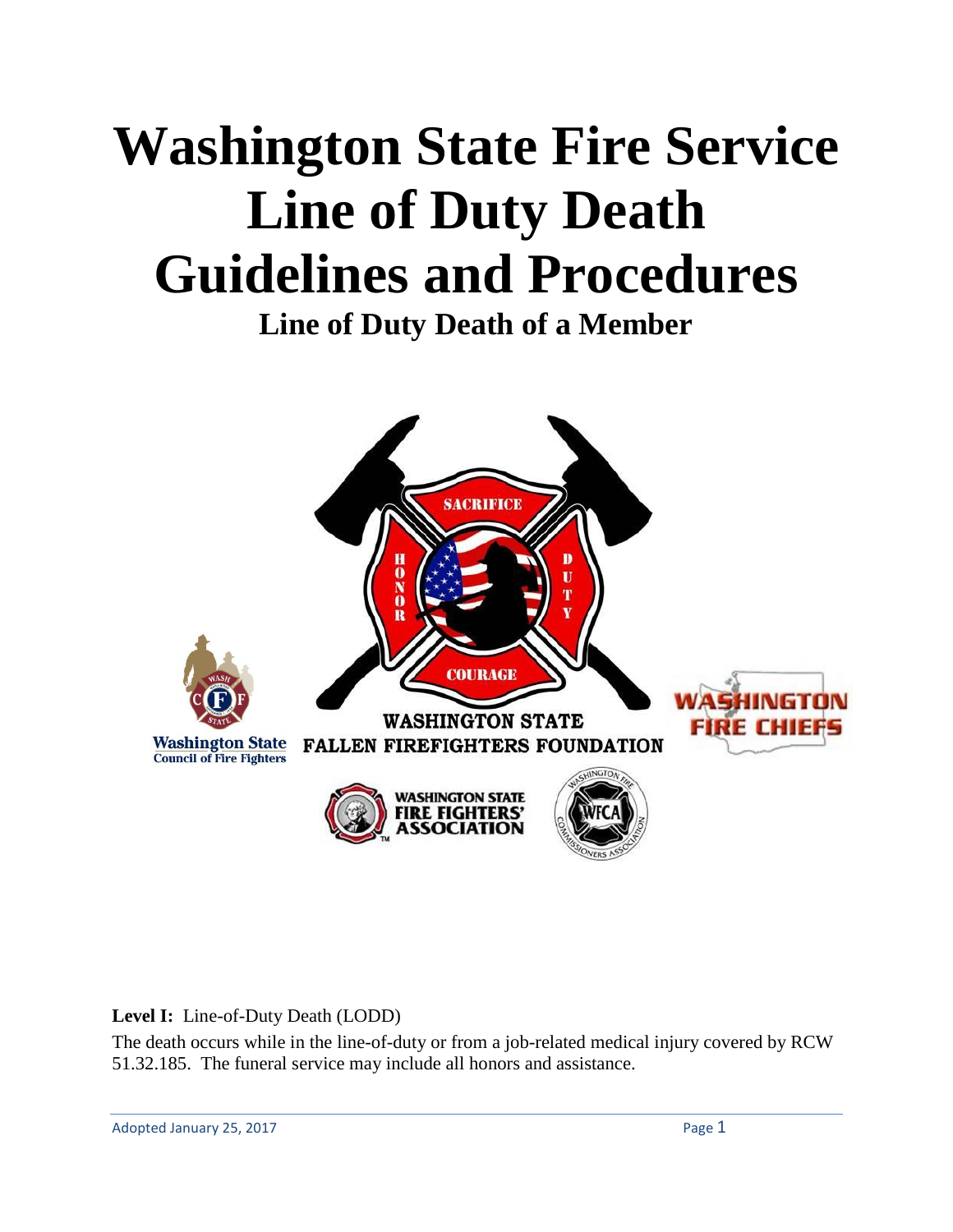#### **Contents**

Page 3: Notification Procedures after the Death of a Firefighter Page 5: Purpose and Scope of the LODD Guidelines Page 6: Implementation of the Line of Duty Death Procedures Page 7: Level of Honor At-A-Glance Page 8: Level I: Line of Duty Death Page 10: Level I LODD: Suggested Order of Service Page 12: Medical/Cancer LODD Part 1: Preparing for the death of the Firefighter Part 2: Time of Death Part 3: Funeral/Memorial Service Planning Appendix 1, 2, and 3 Page 21: Medical/Cancer LODD Determination Quick Sheet and RCW 51.32.185 Page 25: Protocols Flag Display Badge Shrouding Dress Code Hand Salute Page 26: Suggested wording for Key Portions of the Service Pre-Service Protocol Instructions Flag Presentation Honors Introduction Bell Ceremony Last Alarm Radio Call Firefighters Prayer Page 31: Chiefs "Need to Do" Check List Page 32: LODD Resources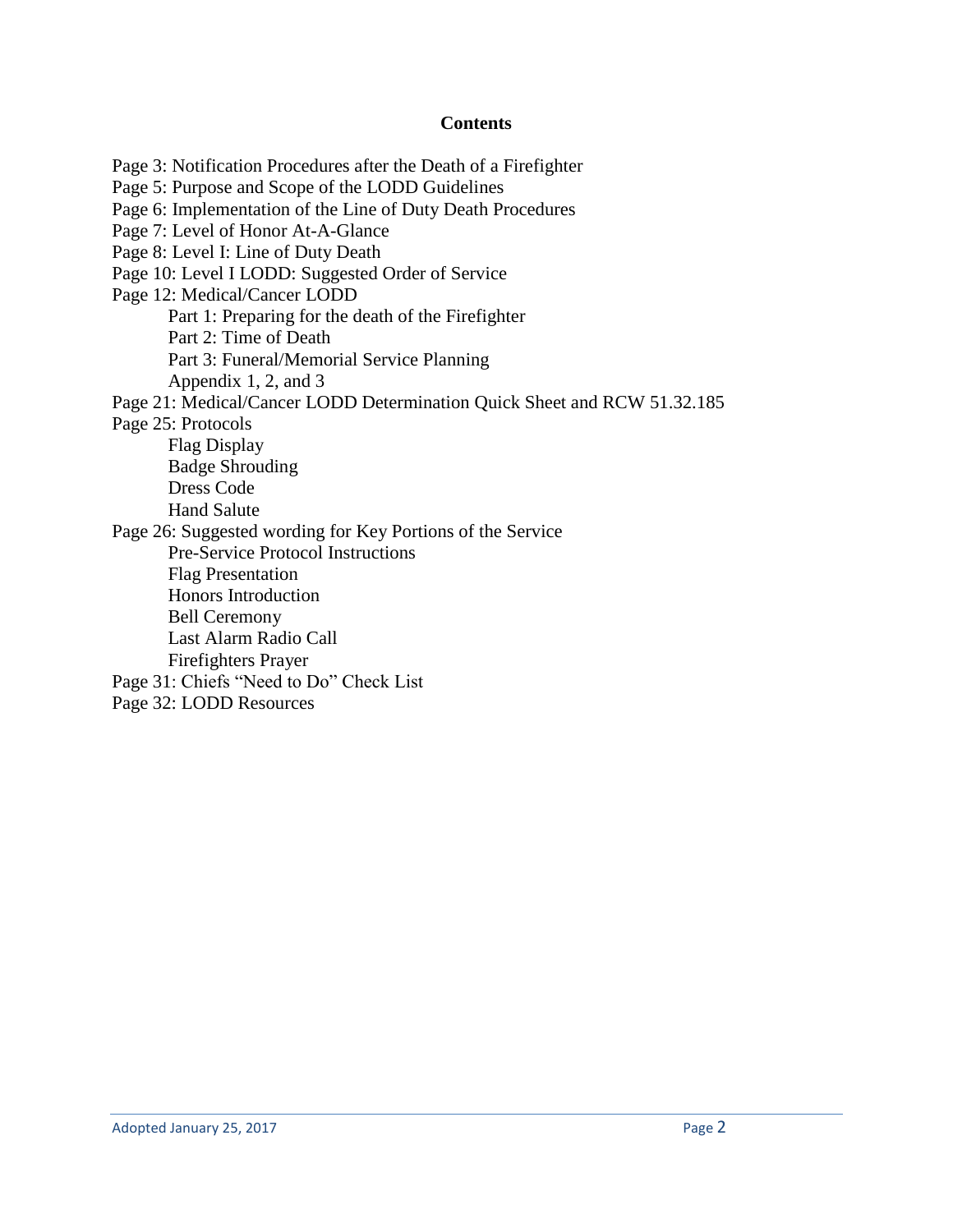# **\*\*\*\*If your department has suffered the death of a firefighter form a work related incident the following, time sensitive notifications must be made.\*\*\*\***

*Within 8 hours of the death of a firefighter* the Washington State Department of Labor and Industries must be notified at 1-800-423-7233 to be in compliance with WAC 296-800-32005 and WAC 296.305.01501 *[(c). Within eight hours after the fatality or probable fatality of any firefighter or employee from a work-related incident or the inpatient hospitalization of any employee as a result of a work-related incident, the employer of any employees so affected, shall orally report the fatality/hospitalization by telephone (1-800-423-7233) or in person, to the nearest office of the department.]*

*Within 48 hours of the death of a firefighter* the Washington State Fire Marshal's Office must be verbally notified at 1-360-753-0523. The WSP FIRE FATALITY REPORT FORM must be completed by the Fire Chief.

*Within 90 days of the death of a Volunteer Firefighter* the Board of Volunteer Firefighters must have the Accident Report Card submitted<http://bvff.wa.gov/AccidentReportCard.aspx>

#### **Please notify the appropriate organizations of the death**

#### **Washington State Association of Fire Chiefs**

*\*For Career and Volunteer Fighters*  [www.wsafc.org](http://www.wsafc.org/) 605 11th Ave, SE, Suite 211 Olympia, WA. 98501 360-352-0161 360-586-5868 (fax) [wfc@washingtonfirechiefs.org](mailto:wfc@washingtonfirechiefs.org) (e-mail)

#### **Washington State Council of Fire Fighters**

*\*For Career Firefighters* [www.wscff.org](http://www.wscff.org/) 1069 Adams Street Southeast Olympia, WA 98501 360-943-3030 360-943-2333 (fax) 800-572-5762

#### **Washington State Fire Fighters' Association**

*\*For Volunteer Firefighter* [www.wsffa.org](http://www.wsffa.org/) PMB 117 1910 E. 4th Ave. Olympia, WA 98506-4632 Phone or Fax: 800-340-8023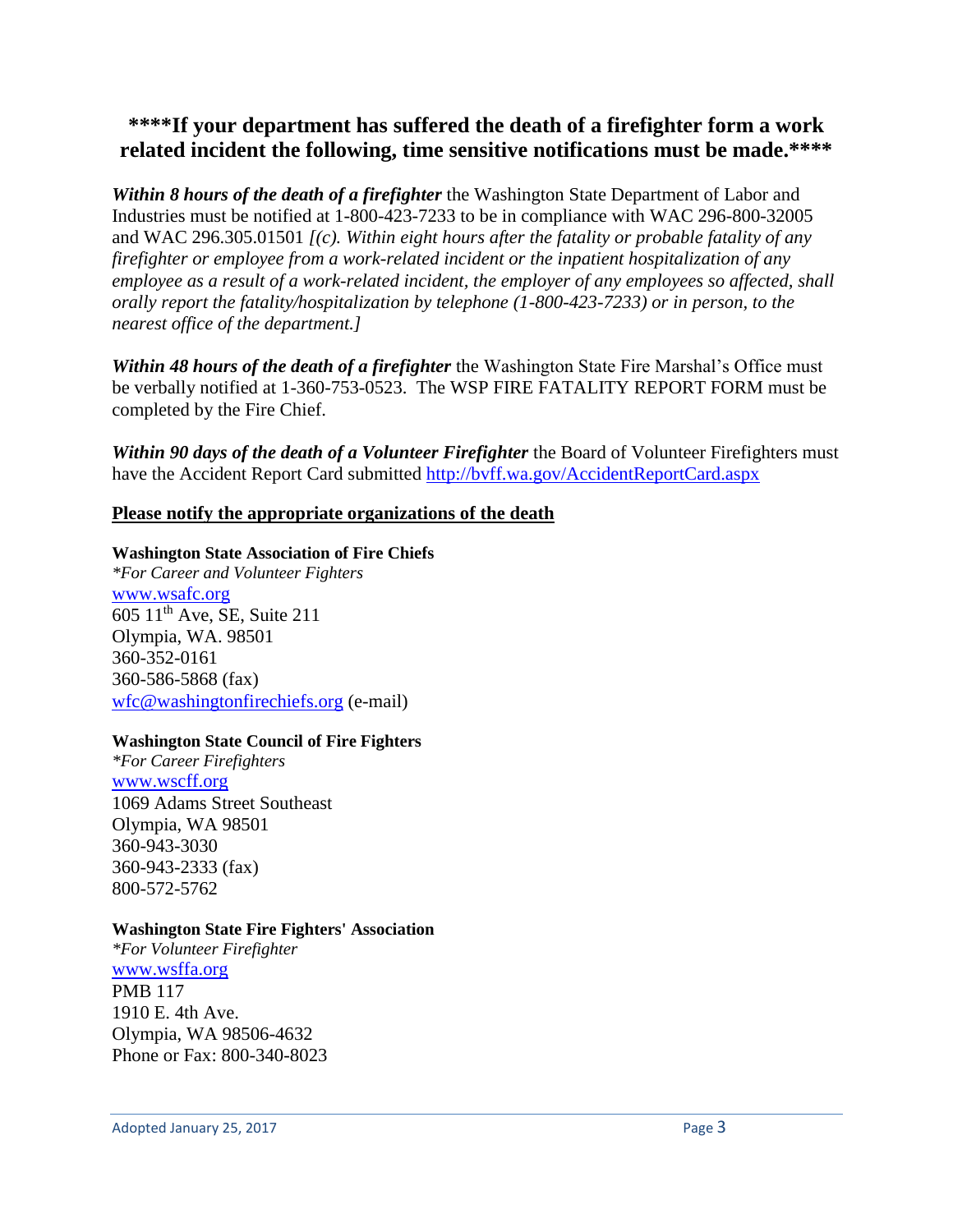#### **Board for Volunteer Firefighters**

*\*For Volunteer Firefighter* [www.bvff.wa.gov](http://www.bvff.wa.gov/) PO Box 114, Olympia, WA 98507 360-753-7318 877-753-7318 360-586-1987 (fax)

#### **Washington State Local Assistant State Team (LAST)**

<https://www.firehero.org/resources/department-resources/programs/local-assistance-state-team/> Pat Ellis – 253-856-5826/ [info@wsfff.org](mailto:info@wsfff.org) Pat Pawlak – 206-949-3039/  $p$ pawlak@pugetsoundfire.org Randy Johnson – 509-467-4500/ [randyj@scfd4.org](mailto:randyj@scfd4.org)

#### **Law Enforcement Officers' and Fire Fighters' Retirement System**

*\*For Career Firefighters* Department of Retirement Systems P.O. Box 48380 (Mailing Address) Olympia, WA 98504-8380 360-664-7000 800-547-6657 [www.drs.wa.gov](http://www.drs.wa.gov/) **DRS Point of Contact: (Current as of Dec 2016)** Tammy Harman, LEOFF Plan 2 Ombudsman 306-586-2324 [tammy.harman@leffo.wa.gov](mailto:tammy.harman@leffo.wa.gov)

#### **National Organization Notifications for all fire service work related Firefighter deaths**

#### **Public Safety Officers Benefit (PSOB)**

[www.psob.gov](http://www.psob.gov/) *\*All claims are processed on line, please ask WA State LAST for assistance with filing the claim*

#### **U.S. Fire Administration**

<http://apps.usfa.fema.gov/firefighter-fatalities/fatalityData/notification1>

#### **National Fallen Firefighters Foundation**

P.O. Drawer 498 Emmitsburg, MD 21727 LODD 24hr Hot Line 886-736-5868 301-447-1365 301-447-1645 fax [www.firehero.org](http://www.firehero.org/) *\*For comprehensive list of State Benefits:*  <http://www.firehero.org/resources/family-resources/benefits/local/wa/>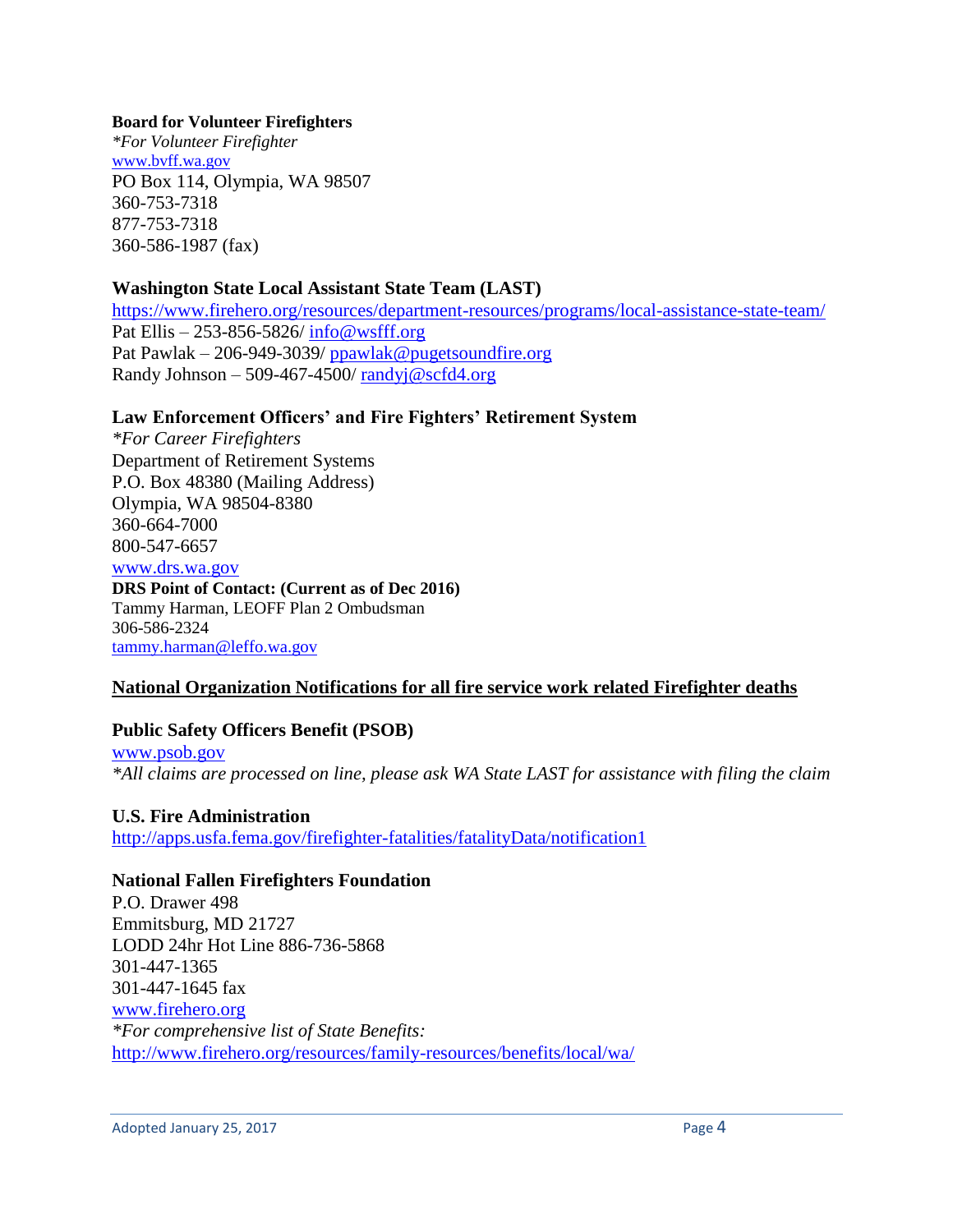#### **Purpose and Scope of the LODD Guidelines**

The purpose of this policy is to provide a best practice guideline for Washington State Fire Departments, Fire Districts and EMS Agencies to follow in the event of a death or serious injury in the line-of-duty. This guideline describes the activities, roles and responsibilities for fire service funeral protocols including Levels of Honor, planning, roles and responsibilities of a planning team and best practice guidelines for funeral procedures as well as conducting notifications, assisting and supporting family members, and interaction with the news media. In this way, Fire Service Agencies in the State of Washington can be uniform in their procedures in rendering the appropriate honors for a fallen member.

This model guideline is a collaborative effort of the following: Washington Fire Chiefs (WFC) Washington Fire Commissioners Association (WFCA) Washington State Council of Firefighters (IAFF) Washington State Fire Fighters' Association (WSFFA) National Fallen Firefighters Foundation through the Taking Care of Our Own and Local Assistance State Team (LAST) Programs

## **Objectives**

- 1. Provide a uniform procedure to handle the death or serious injury of a member, while on duty, off duty, or retired.
- 2. To assist the agency and families affected by the death of a member, ensuring that the proper level of honors is offered by the Fire Service or EMS Agency.
- 3. To provide clear instructions to key individuals in fulfilling their responsibilities during the LODD process.
- 4. To ensure a unified commitment to assist the Fire Service or EMS Agency and the family of the fallen member regardless of rank, volunteer or career status or affiliation.

This document is intended to be a model policy to show best practices that can be used by individual Fire Service and EMS Agencies to fit their particular circumstances. It is recognized that the varying sizes and configurations of Agencies precludes the guideline from being a *one size fits all* solution and will need to reflect local policy. Additionally, this is a voluntary guideline, and Agencies may choose to use some, none or all of this guideline at their sole discretion. For questions of concerns please contact Pat Ellis at  $\frac{info@wstff.org}{info@wstff.org}$  or at 206-372-2663 (cell).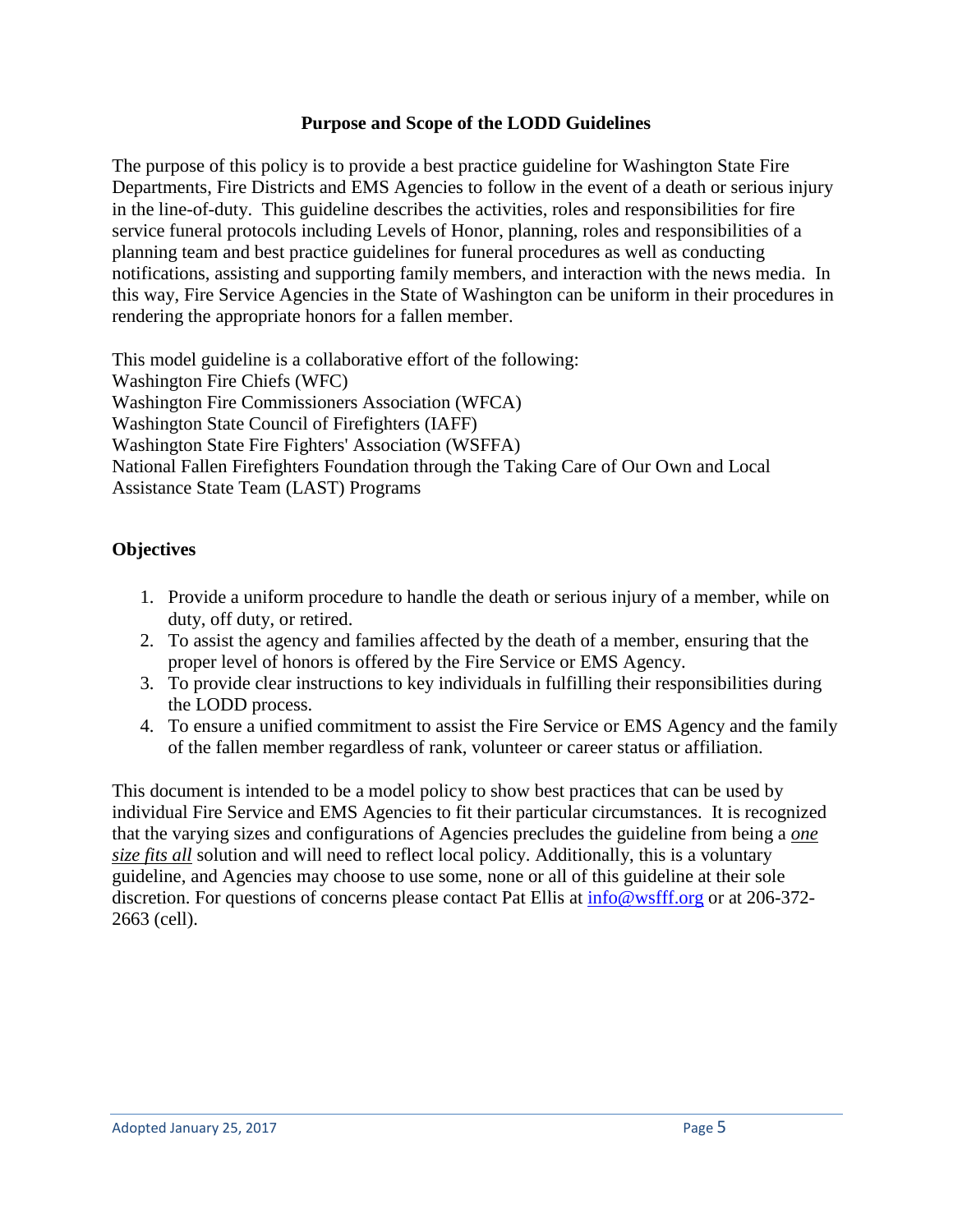#### **Implementation of the Line of Duty Death Procedures**

The overriding philosophy of the fire service is that the first priority following a serious injury or line-of-duty death – after caring for the members – is the swift and compassionate notification of the injured or deceased member's family and the extension of assistance and support to them.

As soon as is possible, the Chief should appoint an Incident Commander (IC), and a meeting should be held to assign or affirm the assignments within the Incident Command System (ICS) structure. The Appendices provide detailed roles and responsibilities for further reference. If there is a question as to whether or not the death is to be considered an LODD, please refer to the LODD Quick Determination Sheet in this document.

A briefing/planning meeting should be scheduled at least once a day until the conclusion of the Memorial Service and should include all section chiefs and other appropriate personnel. A final meeting for discussion of lessons learned and debriefing should be held no later than 48 hours after the conclusion of the Memorial Service.

The IC is responsible for the overall management of the activities that take place after the death of a member. This function is completely separate from the activity and command structure involved in the actual incident that caused the death.

It is vitally important that the wishes of the fallen member be followed according to the Personal Information Packet. The family will be presented the options available based on the classification of service, and their desires override all others. If the family wishes the help of the Agency, the sections of this document will lead the Agency and the family through the steps to properly honor the fallen member's life. If the family does not want the assistance of the Agency, the Agency will then do whatever they can to support the family and take care of the needs of the personnel affected by the loss.

The WA State LAST team is available to assist the agency and the family upon request. This resource is extremely valuable and brings LODD-specific knowledge and expertise to assist in planning and executing the service and ensuring that the family and the affected department are properly cared for. The team works for the Agency and acts in a support role. The Public Safety Officer Benefit (PSOB) is a key for survivors, and the LAST team can assist with this process. Planning these services is a very detail-orientated process, the services of the LAST Team is invaluable. Please contact Pat Ellis [pellis@pugetsoundfire.org](mailto:pellis@pugetsoundfire.org) or [info@wsfff.org,](mailto:info@wsfff.org) Pat Pawlak [ppawlak@pugetsoundfire.org,](mailto:ppawlak@pugetsoundfire.org) Brian Hurley [bhurley@iaff.org](mailto:bhurley@iaff.org) or Randy Johnson at [randyj@scfd4.org](mailto:randyj@scfd4.org) for assistance or more information.

The Fire Chief may wish to consult with other fire departments that may have had recent experience with funeral planning. The National Fallen Firefighters Foundation offers the Chief-to-Chief Network, which pairs the Fire Chief who has just lost a member with a Chief who has experienced a loss in the past. The Foundation can be contacted at 301-447-1365 for more information.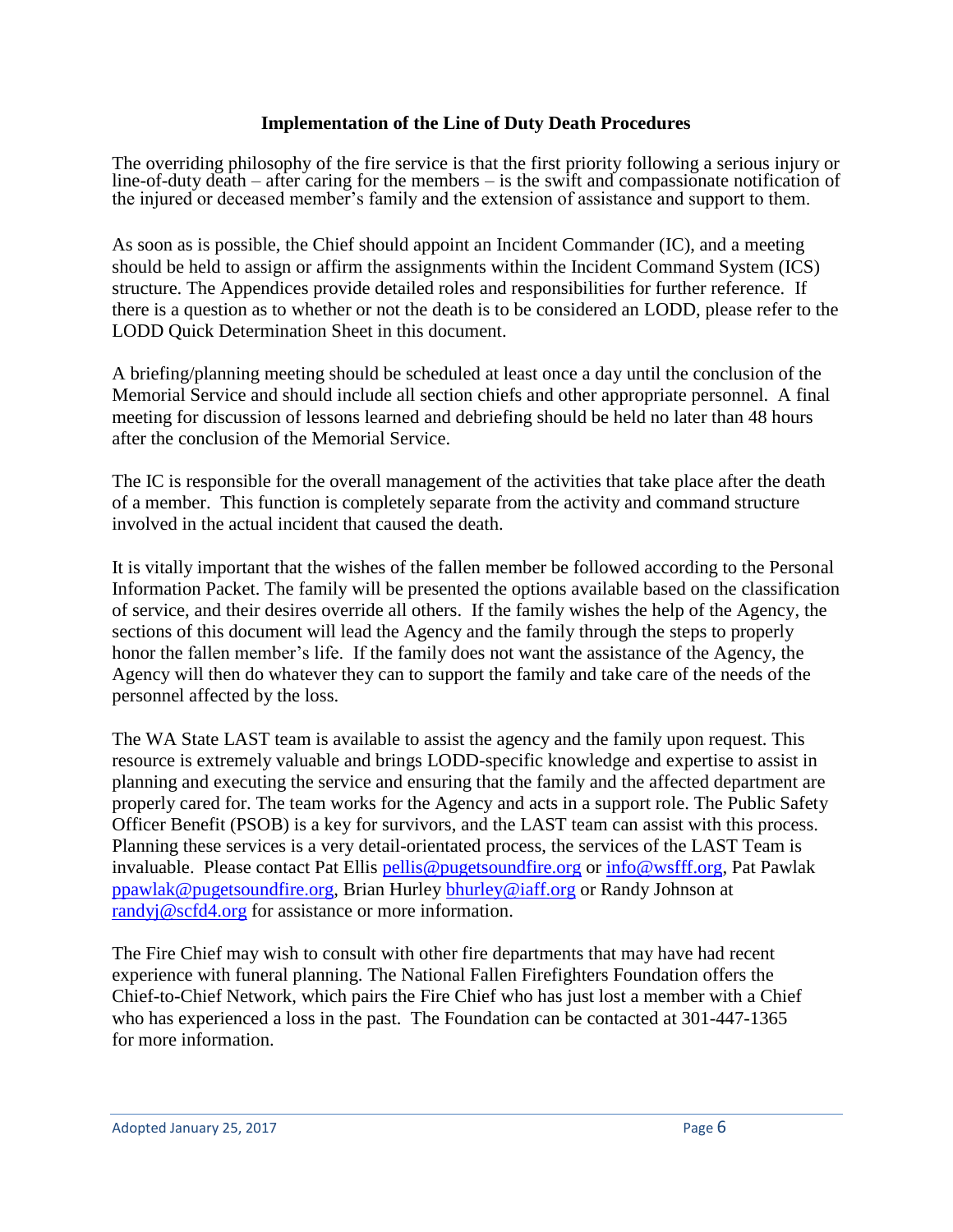## **Level of Honor At-A-Glance**

## **Level I – LODD**

- Badge Shrouds/Flag Lowering Time Protocol
- Honor Watch
- Station Bunting
- Fire Engine Caisson
- Multi-Agency Vehicle Procession to the ceremony
- Vehicle Bunting on all department vehicles
- Crossed Ladders with American Flag
- Home Agency and Honor Guard Cordon of Honor
- Massed Band/Bagpipers and Drum Corps
- Honor Detail Pallbearers
- Color Guard to post and retire the colors
- Honor Guard
- WA State Flag presented by the Governor
- Walk of Honor Certificate by Washington State Association of Fire Chiefs
- IAFF Medal of Valor Presentation if IAFF member
- Washington State Firefighters' Association Presidents Coin if Volunteer
- American Flag Presentation Presentation Protocol
- Honor Flags
- Bell Ceremony 21 Salute
- Bugler for Taps
- Last Alarm Radio Call
- Amazing Grace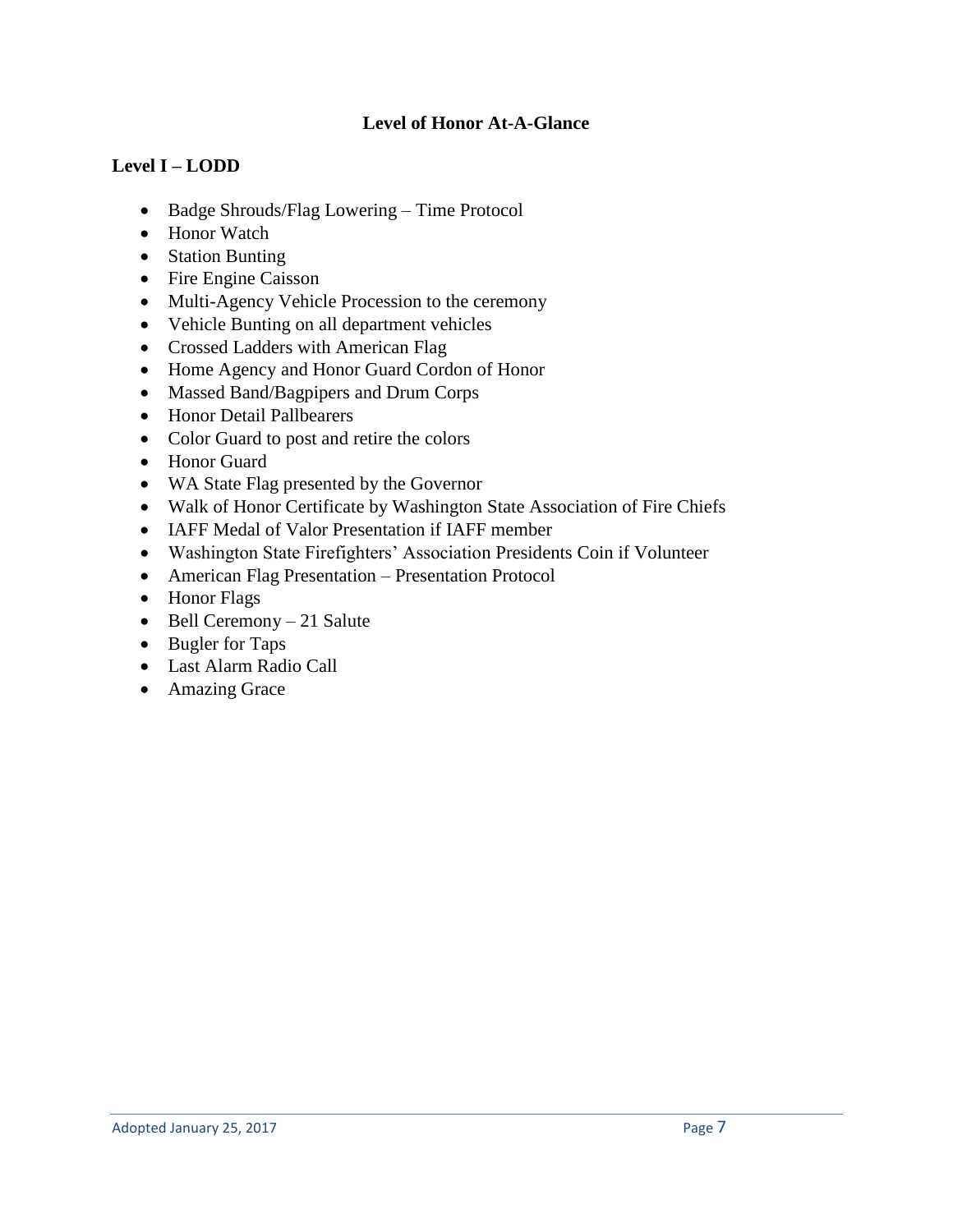# **Level I: Line-of-Duty Death (LODD)**

The death occurs while in the line-of-duty or from a job-related medical injury covered by RCW 51.32.185. The funeral service may include all honors and assistance which include the following;

- Badge Shrouds
	- o Worn from time of death until 30 days after the funeral/memorial ceremony
- American Flags lowered to half-staff in compliance with local flag lowering policies o Lowered at time of death until sunset day of the service
- Honor Watch (Recommended for a combat type death only)
	- o Active duty firefighter remains with the fallen firefighter from time of death until the service
- Station Bunting
	- o From time of death until after the service
- Fire Engine Caisson
- Multi-Agency Vehicle Procession to the ceremony
- Vehicle Bunting on all department vehicles
- Crossed Ladders with American Flag
- Multi Agency Member Cordon of Honor upon arrival at service venue
- Home Agency Member and Honor Guard Cordon of Honor at the start of the service
- Massed Band/Bagpipers and Drum Corps
	- o Mass Band will lead vehicle procession, lead the remains to the ceremony, play at the beginning of the ceremony, and play Amazing Grace at the end of the ceremony
- Honor Detail Pallbearers
	- o Remains will be posted by Honor Guard until the start of the service
- Viewing of remains before the ceremony if in a casket
- Color Guard to post and retire the colors
- Honor Guard
- Fire Service Honors
	- o Washington State Flag presented by the Governor
	- o Walk of Honor Certificate by Washington State Association of Fire Chiefs
	- o IAFF Medal of Valor Presentation if IAFF member
	- o Washington State Firefighters' Association Presidents Coin if Volunteer
	- o American Flag Presentation
		- Casket: Flag is draped over the casket and is folded and presented to the family
		- Urn: Flag is tri-folded, unfolded and refolded then presented to the family
	- o Honor Flags
		- American Flags flown over the station the firefighter worked
	- o Bell Ceremony
	- o Bugler for Taps
	- o Last Alarm Radio Call
	- o Amazing Grace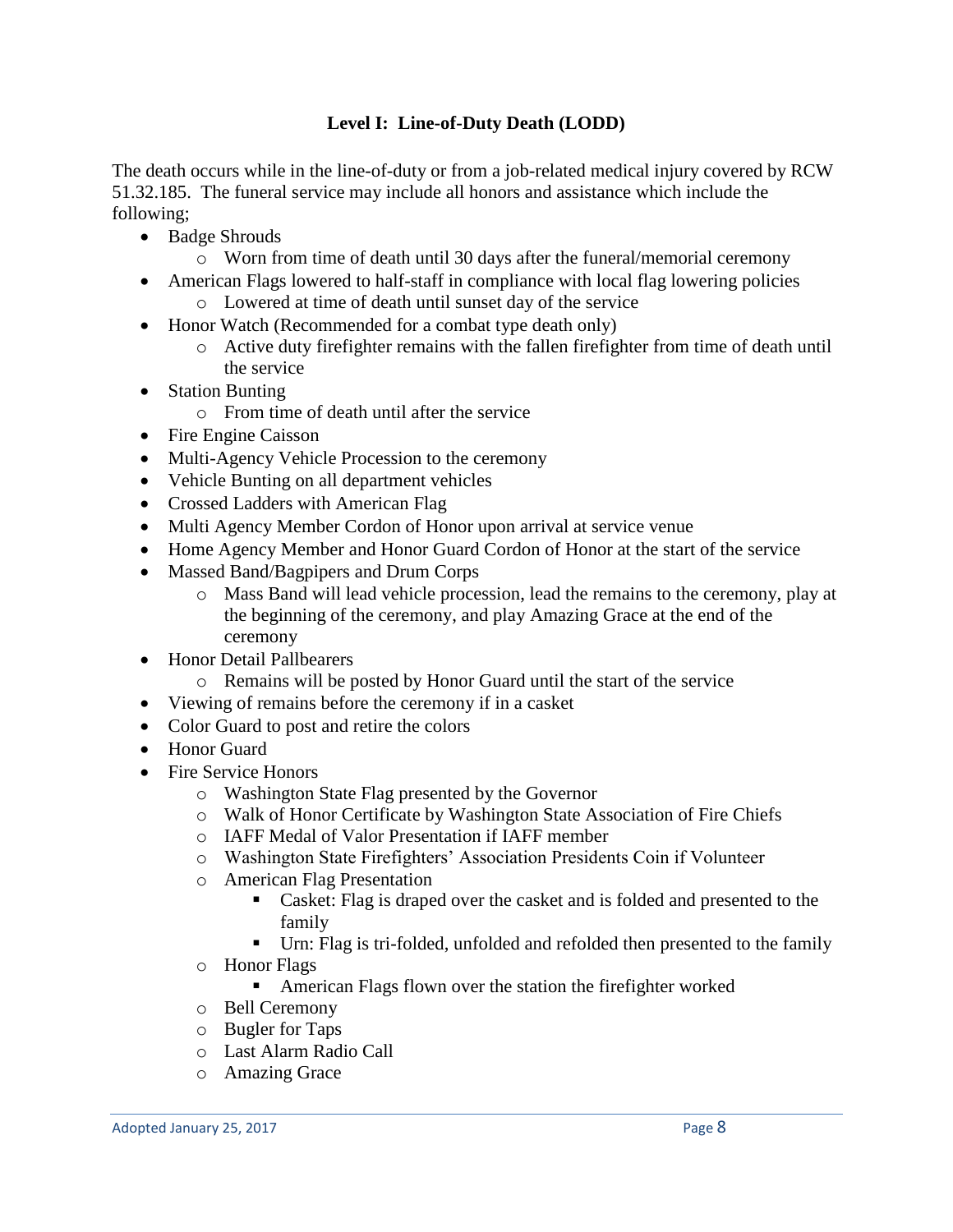#### **Honors Considerations**

## **Military**

Military Honors include a presentation of the American Flag and Taps by a military honor guard and should be rendered graveside. If there is no graveside service, these honors can be rendered at the funeral/memorial. If the fallen firefighter is receiving a flag for their military service they may also receive a flag for their fire service. It is suggested that the fire service flag be an Honor Flag or a tri-folded fallen firefighter memorial flag.

## **Procession to the Service Location**

The procession to the service location will be open to all Fire and Police agencies that wish to participate. The firefighter may be transported in a department vehicle/apparatus to the location of the service. Police Escort must be pre-arranged with the local law enforcement jurisdiction. This type of procession needs to be well coordinated.

#### **Crossed Ladders:**

Crossed Ladders should be set up in such a way that the only vehicles that pass under the flag are those of the Family Escort and/or Apparatus Procession. All other vehicles are not to pass under the flag.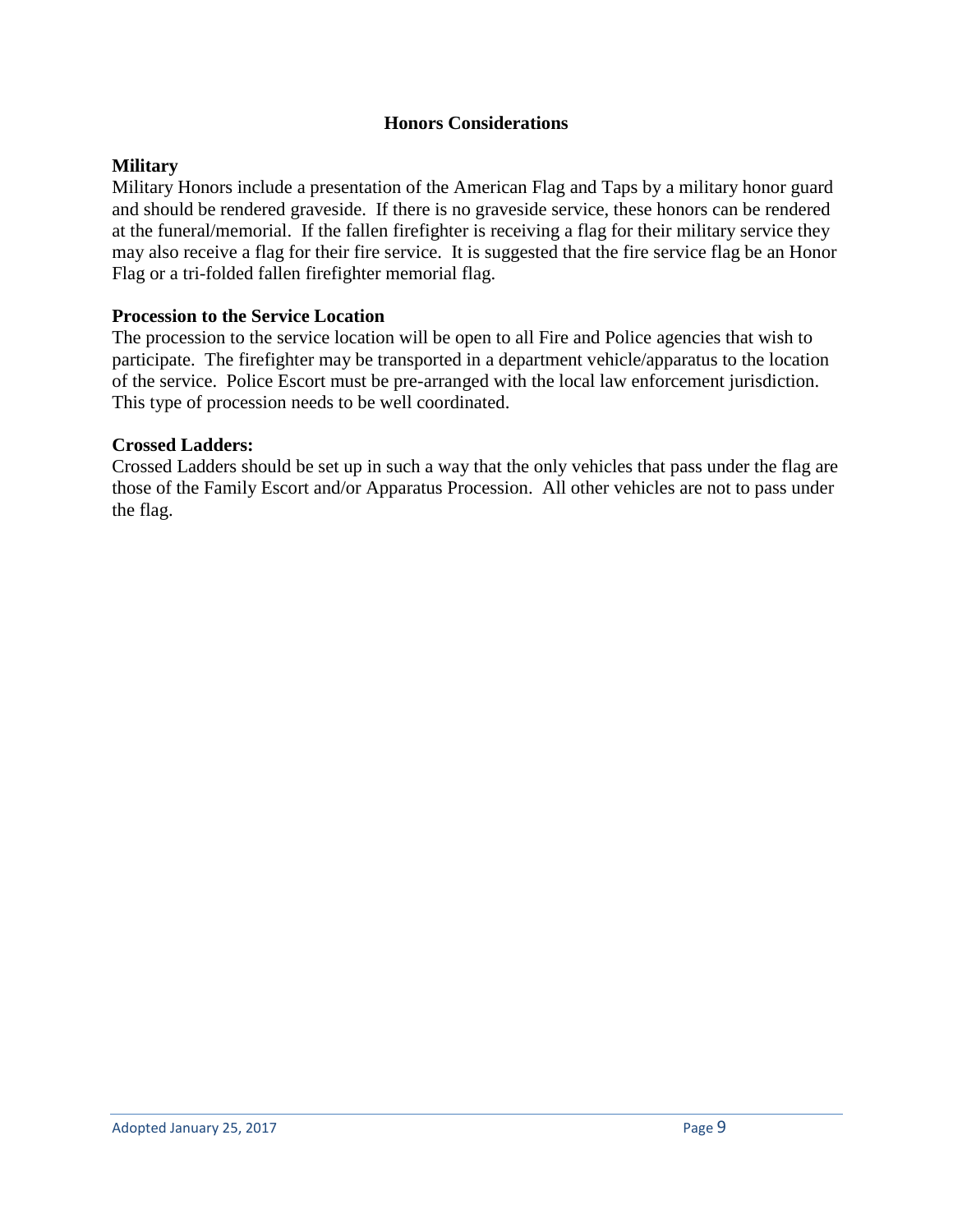# **Level I LODD: Suggested Order of Service**

## **Arrival at Service Location**

The family should arrive at the service location at least one (1) hour prior to the start of the service. If the department has the resources, a large American Flag can be hung by a single ladder truck or by crossed ladders, two ladder trucks with ladders crossed. Department members and other uniformed personnel should be in formal ranks to receive the family and the urn/casket. All uniformed personnel will salute as family moves from the vehicles to the building.

- Family Vehicles enter under Crossed Ladders and are escorted by Honor Guard and Massed Band
- Family Escorted to Family Room
- For an Urn
	- o Urn can be escorted to the Family Room, the front of service area, or can be left on apparatus until service start time. No matter where the Urn is placed, it needs to be posted by Honor Guard until the time of the service.
- For a Casket
	- o Casket is left on apparatus until service start time or carried in to the service area and placed in the front. This would be done for a walk through (Viewing). The casket will be posted by Honor Guard, whether it is left on the apparatus or placed in the front of the service area.

#### **Start of Service**

- Cordon of Honor formed 15 minutes prior to service start time
	- o Cordon of Honor includes all Uniformed Personnel
- Service Announcements
	- o Instructions to audience regarding saluting protocols
- Entrance of Family
	- o Escorted and Seated by Honor Guard
	- o Procession Order
		- Piper
		- Honor Guard
		- Chaplain
		- Urn/Casket (if not already in place)
		- Family
		- Honor Guard
	- o Cordon of Honor Called to Attention and Salute as family passes through
- Cordon of Honor Dismissed to their seats
	- $\circ$  If there is an Urn/Casket Watch Detail in place, they will dismiss with the Color Guard. Urn/Casket Watch concludes at the start of the service
- Posting of the Colors Color Guard
- Memorial Emblems Placed by Honor Guard
	- o Firefighters Bunker Gear and Helmet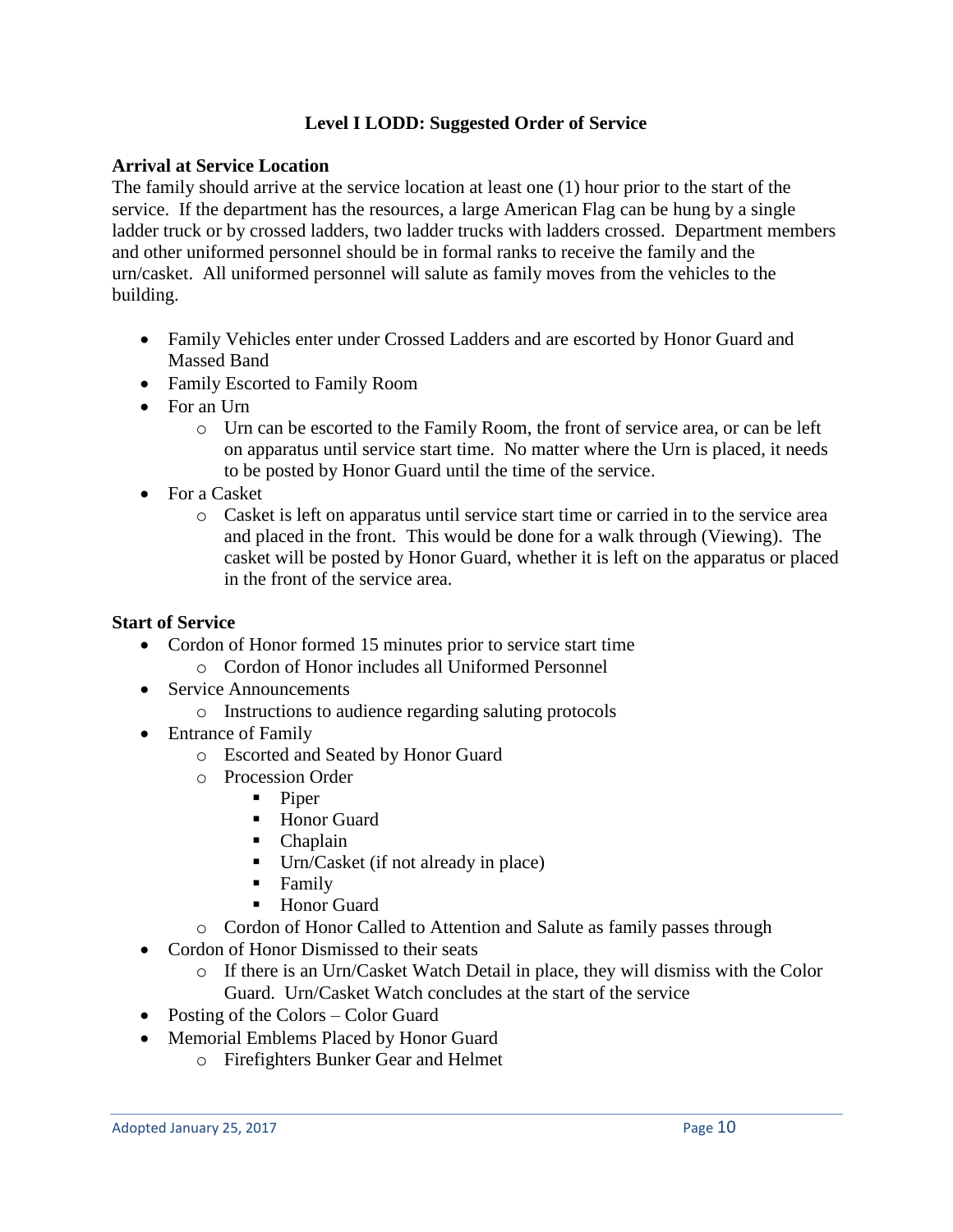- Invocation/Welcome Chaplain or Family Clergy
- Chief's Welcome
- Remembrances
	- o Family/Friends Speakers/Music/Eulogy
- Slide Show
- Honors
	- o Military (See Military Considerations)

**•** Presentation of Flag and Taps

- o Washington State Flag presented by the Governor
- o Walk of Honor Certificate by Washington State Association of Fire Chiefs
- o IAFF Medal of Valor Presentation if IAFF member
- o Fire Department
	- Any departmental memorial tokens for the family such as a plaque or challenge coin
	- **•** Presentation of American Flag (non-military)
		- For non-military the flag is pre-folded and not unfolded during ceremony (More than 1 flag may be presented to family members)
- o Bugler for Taps
- o American Flag Presentation
	- Casket: Flag is draped over the casket and is folded and presented to the family
	- Urn: Flag is tri-folded, unfolded and refolded then presented to the family
- o Honor Flags
	- American Flags flown over the station the firefighter worked
- o Bell Ceremony
- o Amazing Grace
- o Last Alarm Radio Call
- Closing Comments
- Benediction
- Retiring of the Colors Color Guard
- Family Dismissal by Honor Guard
- Fallen Firefighter's Fire Department Members Dismissal
- Audience Dismissal

This service should last no longer than 90 mins.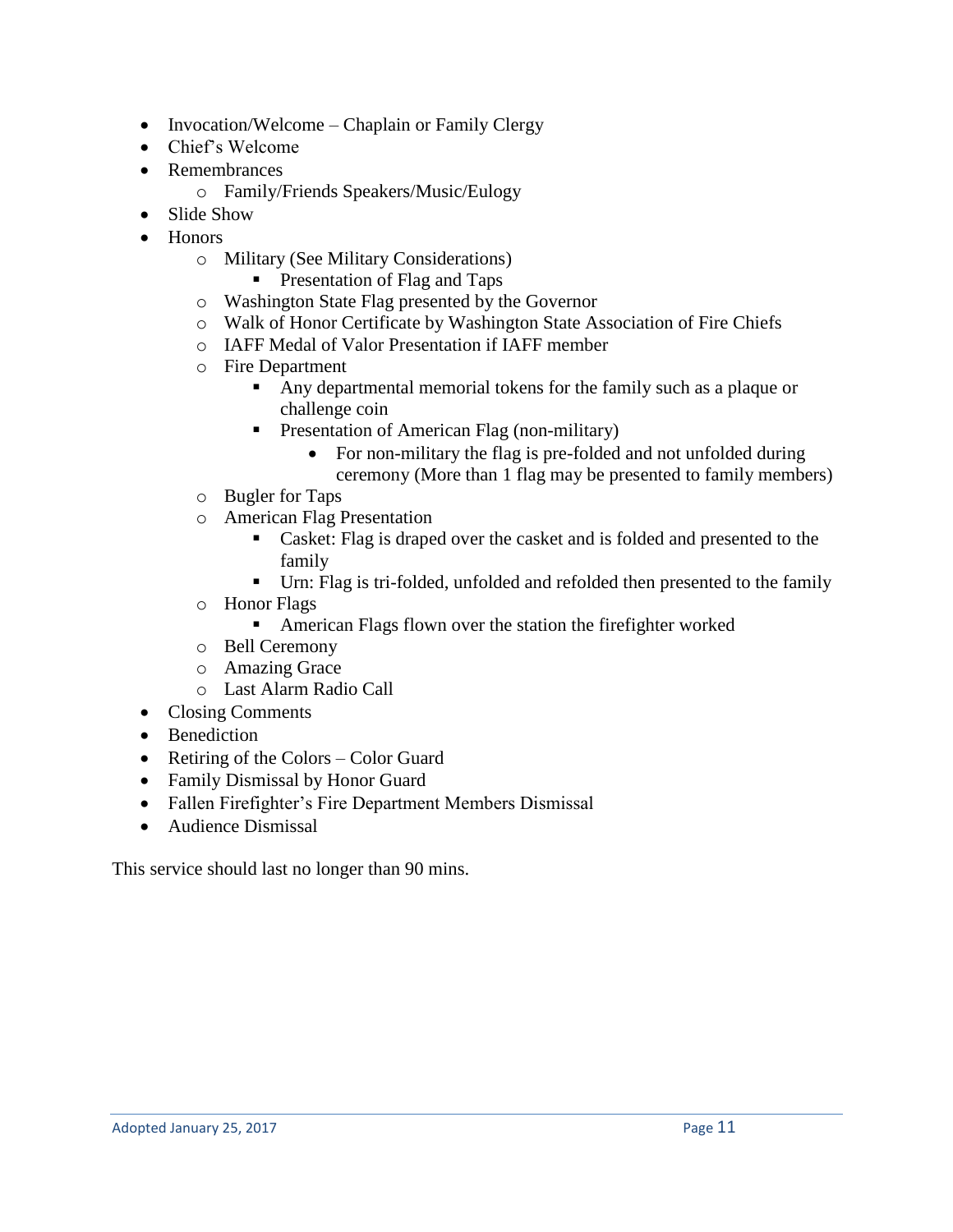# **Medical/Cancer LODD**

A medical/cancer LODD can be given all of the same honors as a combat LODD but best practice suggests that these honors be scaled back to fit the situation and location of the service. Medical LODD services are not attended to the scale of a combat LODD service therefore the venue will be smaller. Honor Guard Details and Massed Band attendance will be smaller and available as needed.

#### **Suggested Medical LODD Honors**

- Badge Shrouds
	- o Worn from time of death until 30 days after the funeral/memorial ceremony
- Fire Engine Caisson
- Home Agency only Vehicle Procession to the ceremony
- Vehicle Bunting on Caisson only
- Crossed Ladders with American Flag
- Multi-Agency Member Cordon of Honor upon arrival at service venue
- Home Agency Member Cordon of Honor at the start of the service
- Massed Band/Bagpipers and Drum Corps
	- o Mass Band will lead vehicle procession, lead the remains to the ceremony, play at the beginning of the ceremony, and play Amazing Grace at the end of the ceremony
- Honor Detail Pallbearers
	- o Remains will be posted by Honor Guard until the start of the service
- Viewing of remains before the ceremony if in a casket
- Color Guard to post and retire the colors
- Honor Guard
- Fire Service Honors
	- o Washington State Flag presented by the Governor
	- o Walk of Honor Certificate by Washington State Association of Fire Chiefs
	- o IAFF Medal of Valor Presentation if IAFF member
	- o American Flag Presentation
		- Casket: Flag is draped over the casket and is folded and presented to the family
		- Urn: Flag is tri-folded, unfolded and refolded then presented to the family
	- o Honor Flags
		- American Flags flown over the station the firefighter worked
	- o Bell Ceremony
	- o Bugler for Taps
	- o Last Alarm Radio Call
	- o Amazing Grace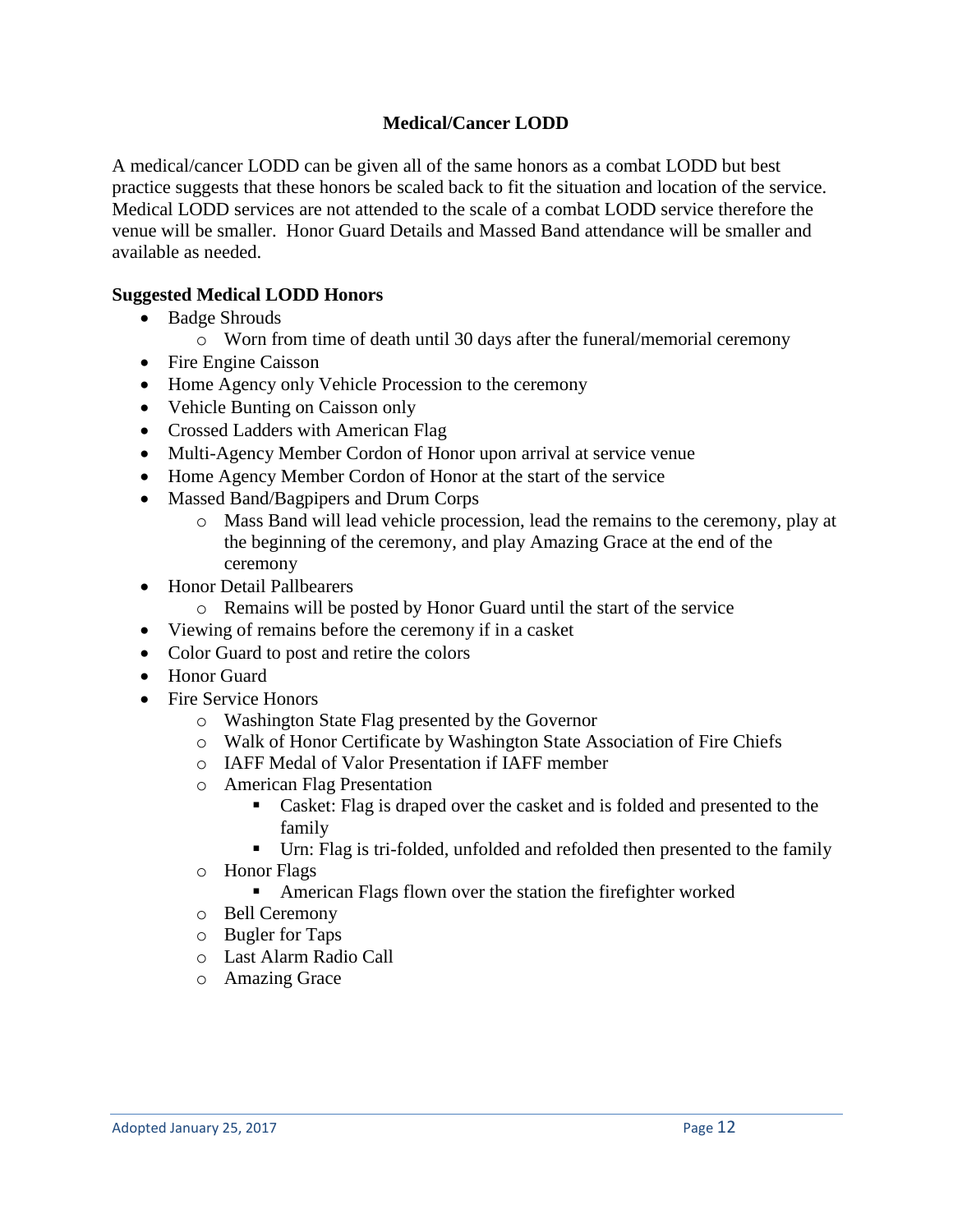# **LODD Level I – Medical/Cancer Outline**

Content:

- Introduction
- Part 1: Preparing for the death of the firefighter
	- o Key Roles and Assignments
	- o The Pre-Planning Process
	- o Department Response
	- o Funeral Home Arrangements
	- o Vigil
- Part 2: Time of Death
	- o Transport to Funeral Home
- Part 3: Funeral/Memorial Service Planning
	- o Procession to the Service Location
	- o Arrival at Service Location
	- o Start of Service
	- o After Service Reception
	- o Graveside Considerations
- Appendix
	- o #1: Family Liaison
	- o #2: Department Liaison
	- o #3: Funeral Home Liaison

Planning the funeral/memorial service for a member of the fire service whose cancer is presumptive under RCW51.32.185 needs to be done with tremendous care and compassion for both the family and the fire department. Emotions can be very high, and the desire is to give the highest honors possible. The goal of any fire service-related service is to honor the fallen firefighter, the family, the department and the community; therefore, care must be taken to render the appropriate honors for the situation.

Pre-planning for this type of situation can lower the levels of stress for the family and the department members. It is important that plans be in place and the department be ready to respond as the death may be imminent. Pre-authorization to use department vehicles and/or apparatus for transporting the fallen firefighter, funeral home arrangements and planning will be vital.

This section is a short overview of the best practices, recommended procedures, and honors for a medical/cancer related LODD. It is broken down into three parts: preparation for the firefighter's death, actions taken at time of death, and planning the funeral/memorial service. For more resources and guidance, please contact the Washington State LAST Team Coordinators, Pat Ellis [pellis@pugetsoundfire.org](mailto:pellis@pugetsoundfire.org) or [info@wsfff.org,](mailto:info@wsfff.org) Pat Pawlak [ppawlak@pugetsoundfire.org,](mailto:ppawlak@pugetsoundfire.org) Brian Hurley [b.hurley@me.com](mailto:b.hurley@me.com) or Randy Johnson at [randyj@scfd4.org.](mailto:randyj@scfd4.org)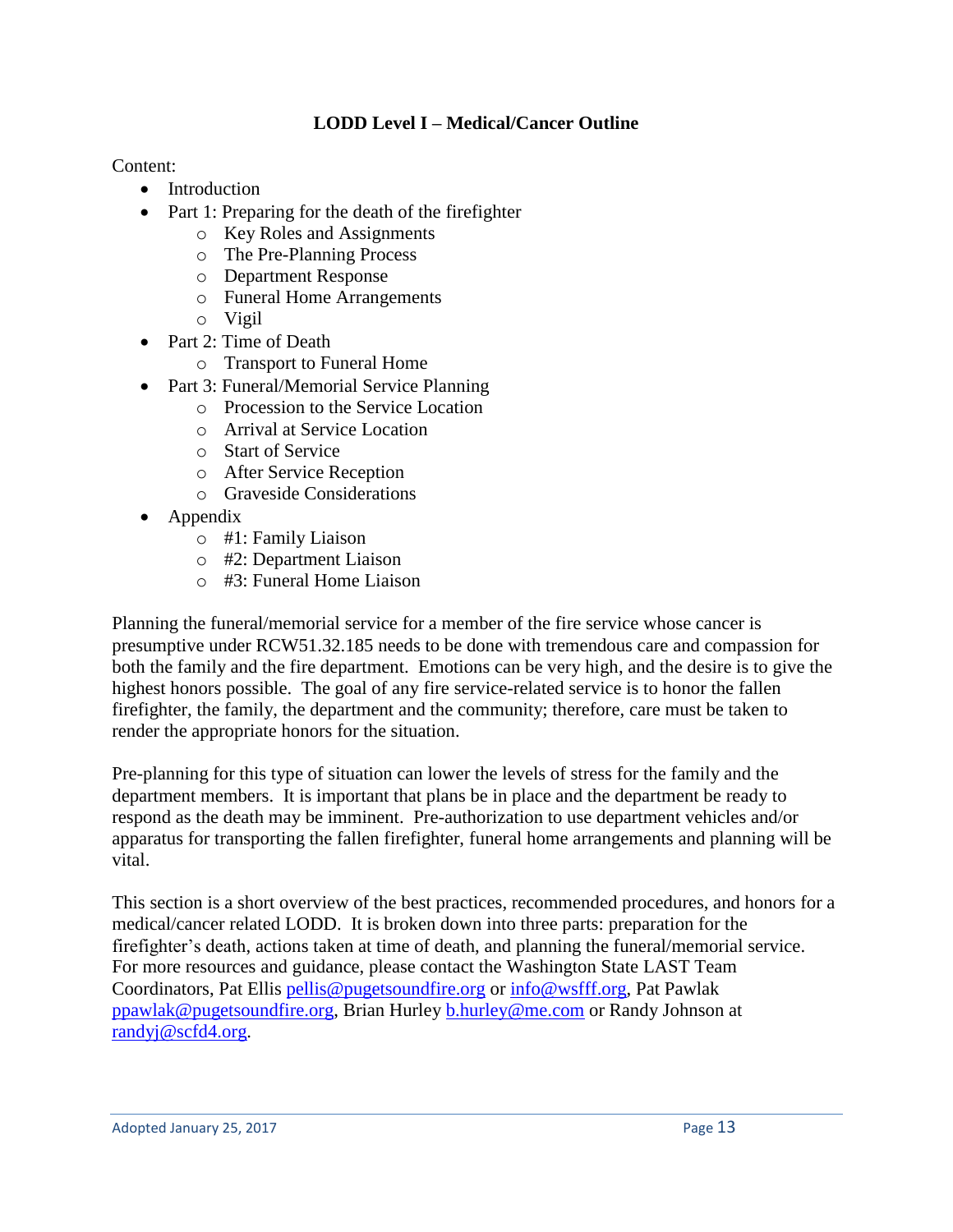## **Part 1: Preparing for the death of the firefighter**

#### **Key Roles and Assignments:**

These are the main assignments and considerations for the pre-planning processes. A detailed checklist for each position can be found in the appendix of this document

**Family Liaison:** This person works closely with the family and is the point of contact between the family and the department. They need to be someone with whom the family is very familiar and comfortable with.

**Department Liaison:** This person keeps the fire department members informed on the condition of the firefighter. They will make sure pre-authorizations are taken care of and arrangements for Honor Guard and department personnel at the time of death are attended to.

**Funeral Home Liaison:** The family needs to select a funeral home that will handle the fallen firefighter and the family's wishes. Having this conversation with the family can be difficult, timing is very important. Once the family has selected a funeral home, the Funeral Home Liaison should contact the funeral home and begin the prearrangement process.

#### **The Pre-Planning Process:**

The purpose of the pre-planning process is to make sure all the details and plans are in place for when the firefighter passes; it is not a predictor or indicator of the firefighter's death. The fire department should form a very small group to begin the planning process. This group should include the Family Liaison, the Department Liaison, the Funeral Home Liaison, and any key department members (such as the chaplain and possibly the firefighter's crew or close work friends) who will be involved in the care and transport of the firefighter. The following is a brief outline of these procedures. In the appendix is a checklist of responsibilities and actions for each of the coordinators.

#### **Department Preparation:**

Once the firefighter passes, the body should be transported from the place of death to the funeral home in a department Aid Unit. Since the time of death cannot be predicted, this Aid Unit will need to be ready to go at a moment's notice. The Department Liaison will make arrangements for this to happen and have a crew ready to be deployed for this duty. Any department members involved in the transporting and receiving the firefighter at the funeral home should be notified of the plan so that they can be ready to respond. If the firefighter lives too far out of the department's response area, plans should be made with the local jurisdiction to assist with the transportation process.

#### **Funeral Home:**

As difficult as this conversation might be, if it is possible, have the family choose the funeral home prior to the firefighter's passing. This will relieve the family of the stress involved in making that decision after death occurs and will allow for the department to make arrangements with the funeral home regarding transportation. Cremation, burial, viewing and other disposition issues can be discussed after the time of death. It is important to not push the family and to go at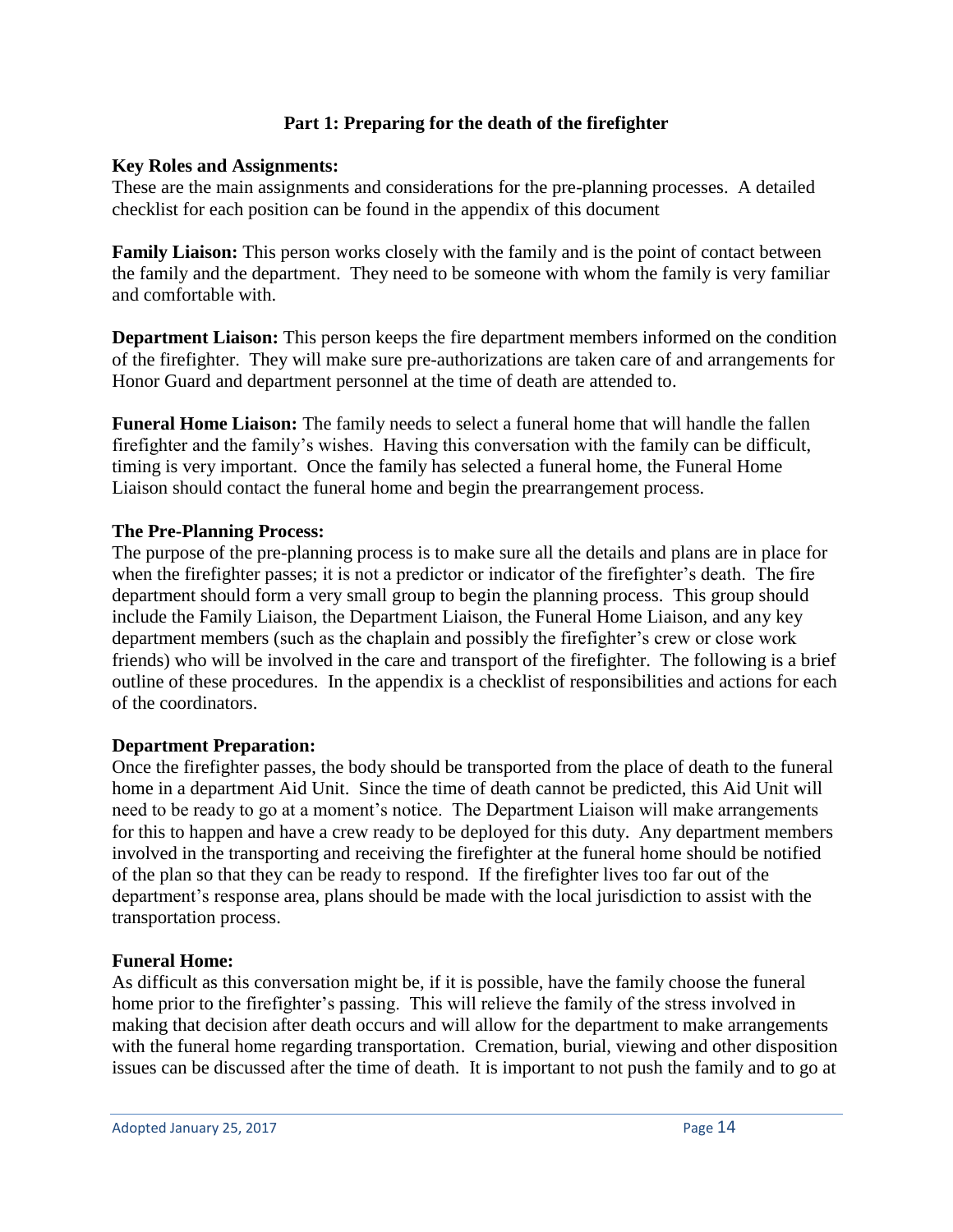their pace. Once this decision has been made, the Funeral Home Liaison will make contact with the funeral home to start that process.

## **Vigil:**

Within a few days of the firefighter's passing, a 24-hour vigil can be set up so the firefighter and their family are never alone. Since the time of death cannot be accurately predicted, having a firefighter present to help with comfort and care needs as well as immediate notifications is extremely helpful. The Department Liaison will put a schedule together and will notify the members of the department of the opportunity to fill the schedule.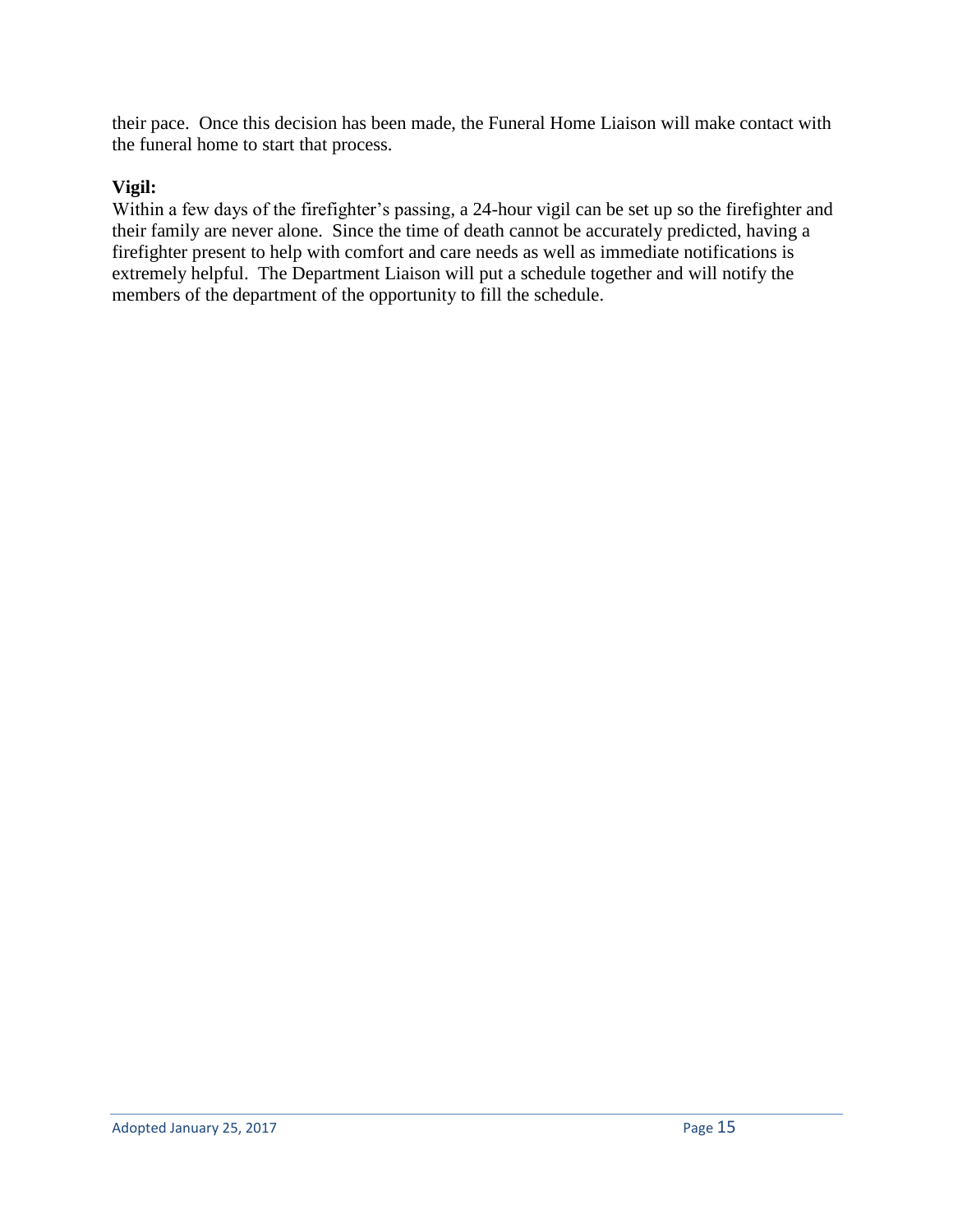## **Part 2: Time of Death:**

It is important to note that when the death occurs, you need to allow the family time to mourn and be with their loved one. Slow down, go at the family's pace, and do not rush this process.

All legal death notification procedures must be followed. If the firefighter is in hospice care, notify hospice; if in the hospital, notify the charge nurse; if at home, call 911. After these notifications are done, contact the Family Liaison, the Department Liaison, and the Funeral Home Liaison. The firefighter should be covered with the American Flag. The Department Liaison will activate the transportation plan and notify the department members. The Funeral Home Liaison will contact the funeral home. The Family Liaison will remain with the family.

#### **Transport to Funeral Home:**

An Aid Unit will transport the firefighter to the funeral home, accompanied by crew or Honor Guard. The fallen firefighter should be wrapped in a white sheet and transferred to the gurney, secured and covered with the American Flag. All members of the department at the place of death will render honors in form of a salute as the body is moved from the house. Upon arrival at the funeral home, a cordon of honor should be formed and honors, in the form of a salute, shall be rendered as the firefighter is moved from the Aid Unit into the funeral home. Once inside, the funeral director will assist with transferring the firefighter from the department gurney to the funeral home gurney. The firefighter shall remain draped with the American Flag at all times. At this point the funeral director will take possession of the firefighter, and then everyone will be dismissed. For this level of death an honor watch is not recommended.

The family will need to work with the funeral home to make arrangements for the disposition of the firefighter. The Family and Department Liaisons should remain in those positions, while the Funeral Home Liaison might or might not be needed again.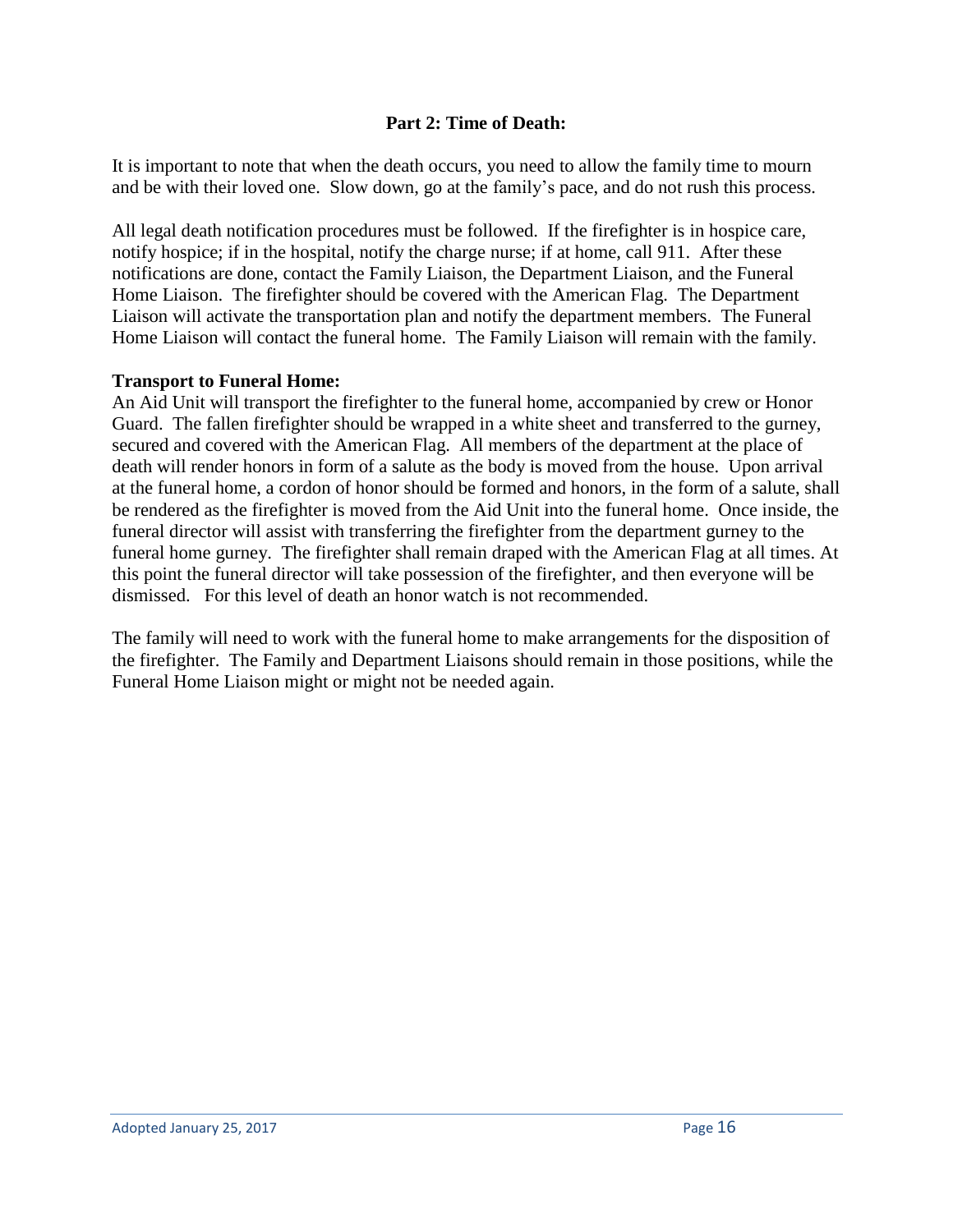#### **Part 3: Funeral/Memorial Service Planning**

#### **Best Practice Service Procedures for a Cancer/Medical LODD:**

A line of duty death from cancer or other medical issue is considered a local area level death. While it is recognized as an LODD and therefore allowed Full Fire Service Honors, best practice suggests that these honors be scaled back to fit the situation and location of the service. Since medical LODD services are not attended to the scale of a combat LODD service, the venue will be smaller. Honor Guard Details and Massed Band attendance will be smaller and available as needed. **Please note that if this death is not covered by the RCW that it would be considered a Level II, Non-Line of Duty Death and should be receive the appropriate honors.** 

The goal of this type of service is to honor the firefighter, honor the family, honor the department and honor the community. The following is an outline of what the funeral/memorial service could look like. For detailed service planning, please contact the Washington LAST Team.

#### **Suggested Order of Service**

See Suggested Order of Service on page 10.

#### **Procession to the Service Location**

For this type of service, there would be no multi-department procession. The firefighter may be transported in a department vehicle/apparatus to the location of the service in a small procession consisting of a department apparatus and family vehicles, with the remaining department apparatus on static display at the service site, if possible. Police Escort must be pre-arranged with the local law enforcement jurisdiction.

#### **After-Service Reception**

Depending on the service location, size, and time of day, the reception can be planned according to the wishes of the family and department.

#### **Graveside Service Considerations**

Since the funeral is a formal event, it is suggested that the graveside service be a more intimate event for the family and close friends. It can be formal, with Honor Guard and Pipes and Drums, if the family desires. As there are many different ways the graveside service can be handled, please contact one of the Washington LAST Team Coordinators for details and service outline.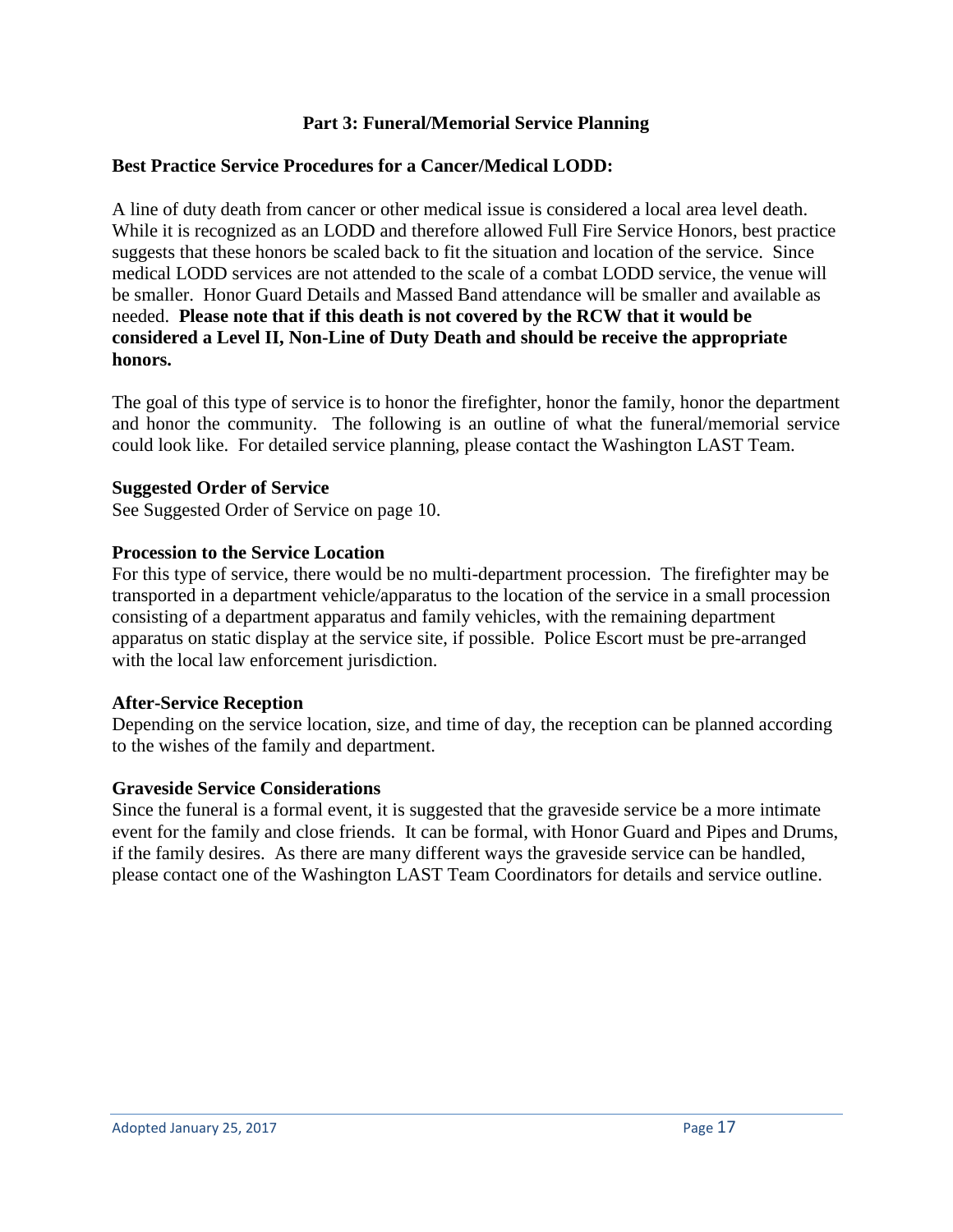# **Appendix #1**

**Family Liaison:** This person works closely with the family and is the point of contact between the family and the department. The Family Liaison needs to be someone with whom the family is very familiar and comfortable.

- $\Box$  Establish communication lines with the family
- $\Box$  Explain the process, the department's involvement, and who is involved
- $\Box$  Pass on the family's wishes to the Department Liaison
- $\Box$  Set up a meeting with the Funeral Home Liaison and the Family to discuss funeral home arrangements
- $\Box$  Keep the Department Liaison up-dated so the vigil can start when appropriate
- $\Box$  Identify the needs of the family that the department can meet, and pass that information on to the Department Liaison
- $\Box$  Secure a clean, white sheet for the time of death
- □ Secure an American Casket Flag for the time of death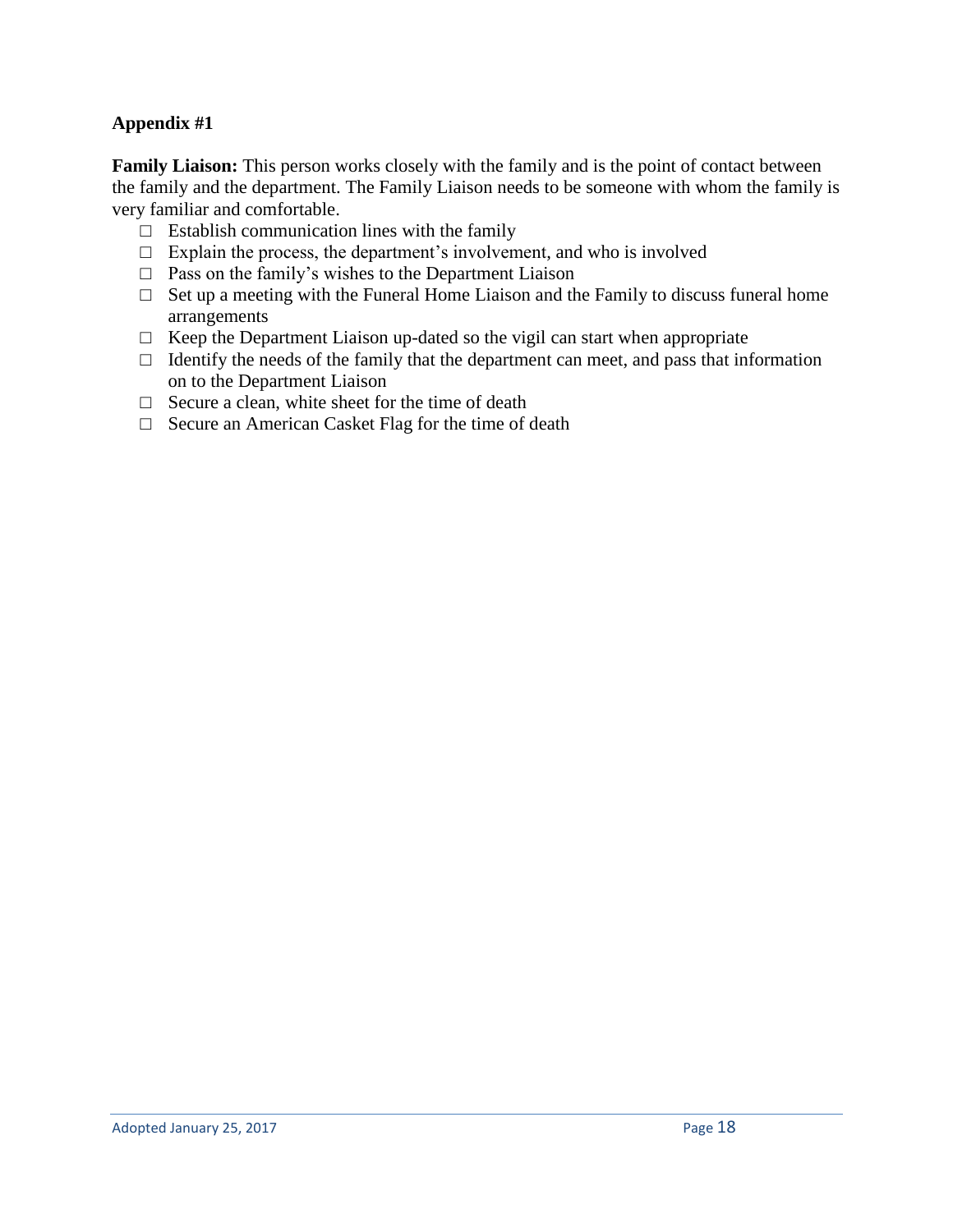## **Appendix #2:**

**Department Liaison:** This person keeps the fire department members informed on the condition of the firefighter. They will make sure the pre-authorizations are taken care of as well as arrangements for Honor Guard or department personal at the time of death.

- $\Box$  Secure pre-authorization for a department Aid Unit to be used to transport the firefighter to the funeral home from the place of death
- $\Box$  Identify who will be the transportation crew and make arrangements for them to be ready at a moment's notice
- $\Box$  Set up a Vigil Schedule when the time of death is close
- $\Box$  Keep the department up-dated on the firefighter's condition in accordance with the family's wishes
- $\Box$  At time of death, notify the department members of the death and the arrival time at the funeral home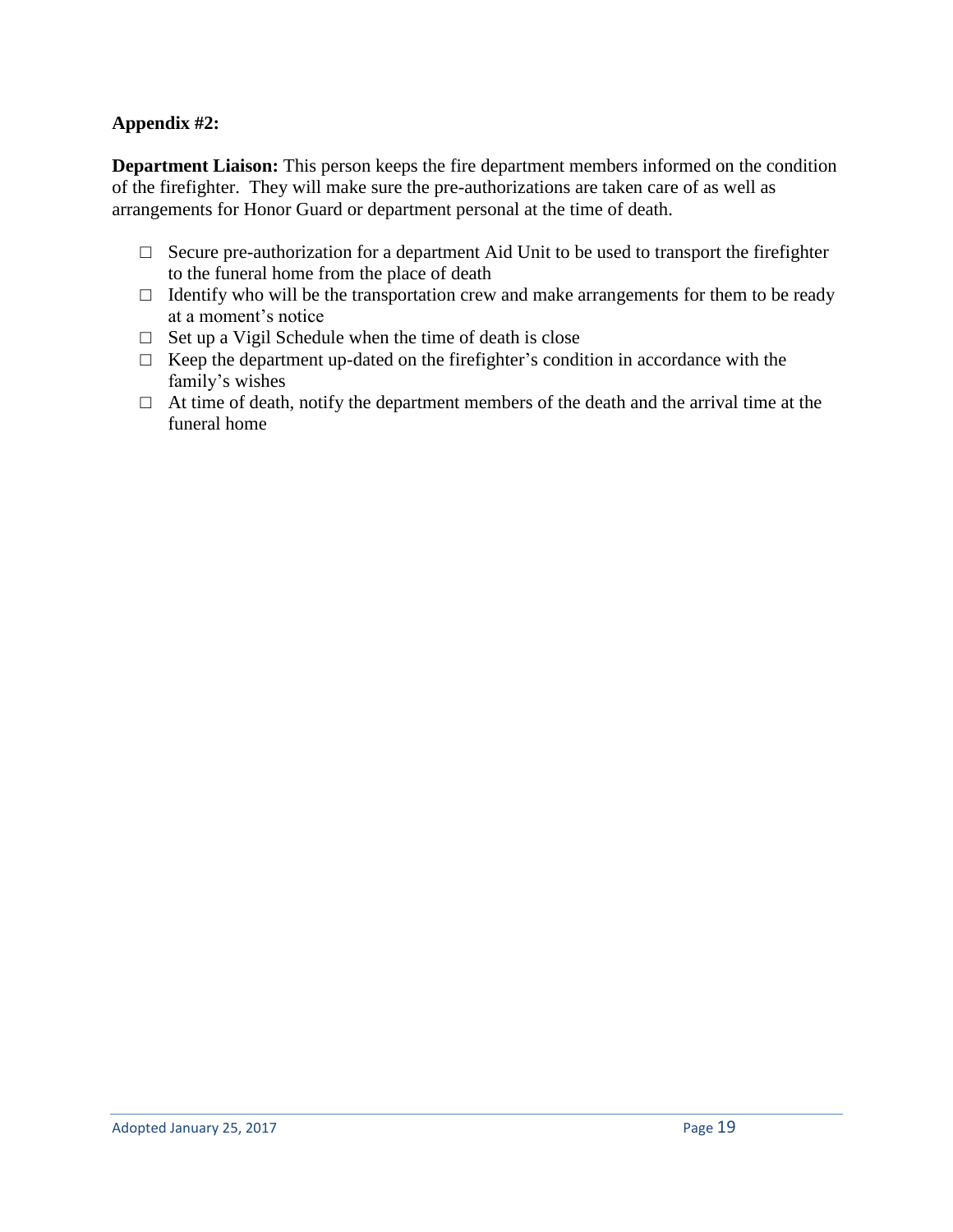## **Appendix #3**

**Funeral Home Liaison:** The family needs to select a funeral home that will handle the deceased firefighter and the family's wishes. Having this conversation with the family can be difficult, and the timing is very important. Once the family has selected a funeral home, the Funeral Home Liaison should contact it and begin the prearrangement process.

When the firefighter passes, the funeral home will need to be contacted. The funeral director will meet the Aid Unit transporting the firefighter at the funeral home. Upon arrival at the funeral home, the firefighter will be taken into a viewing room or other part of the funeral home, **not the preparation room**, for the gurney transfer.

- $\Box$  Make contact with funeral home
- $\Box$  Explain the situation and the department's involvement with the family
- $\Box$  Set up a plan with the funeral director for when the firefighter passes
- $\Box$  Look at the area and determine the best route to the funeral home and where the Aid Unit will park when it arrives.
- $\Box$  Draw up plans and have them ready in the Aid Unit for the driver
- $\Box$  Know where the firefighter will be taken upon arrival
- $\Box$  Contact the funeral home at time of death to set the plan in to motion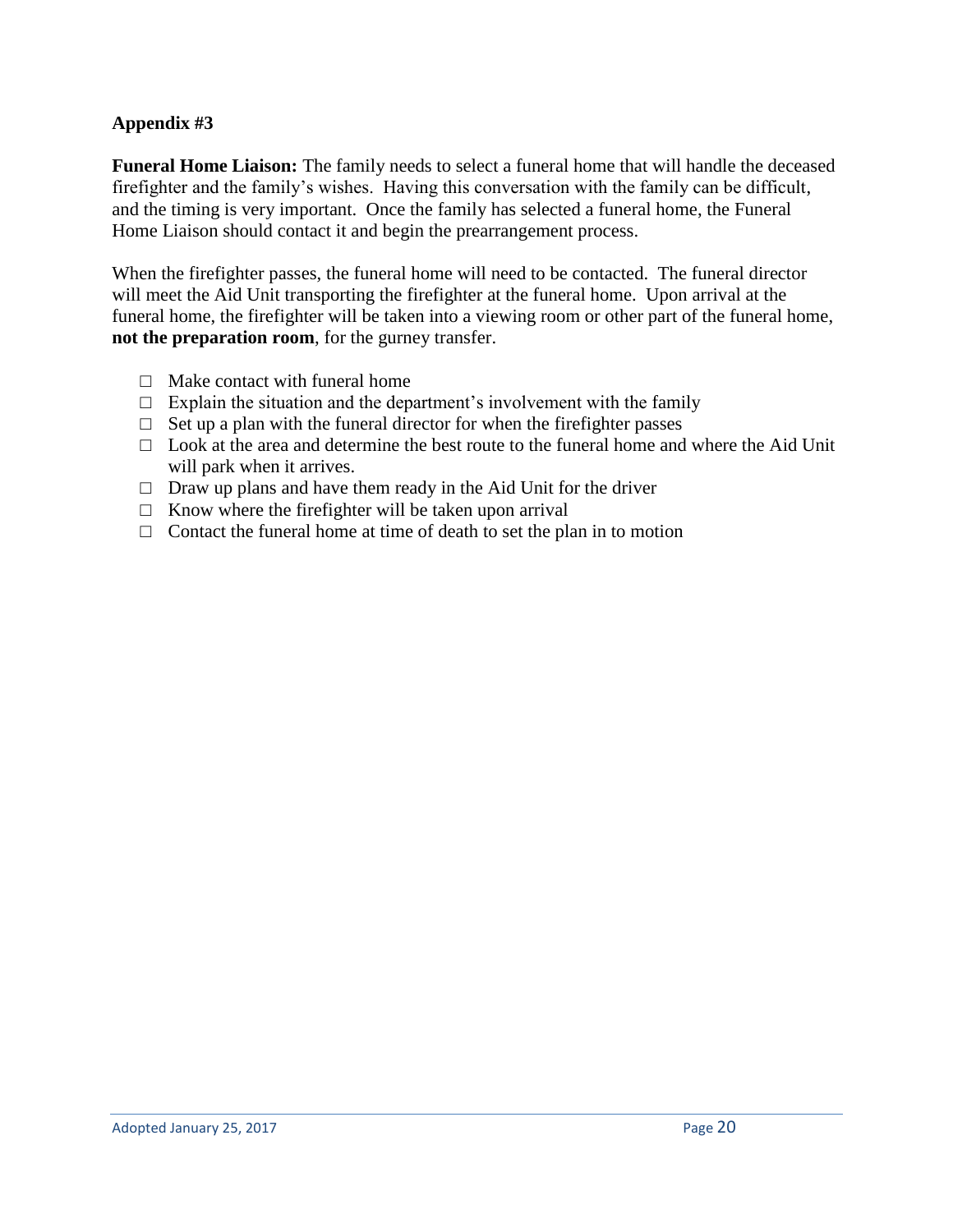## **LODD Determination Quick Sheet**

## LODD Determination Meeting for Medical Related Deaths for IAFF Firefighters

#### **Overview**

When the WA State Council of Firefighters has been given notification that a firefighter has received a terminal cancer diagnosis, there will be a meeting with the IAFF  $7<sup>th</sup>$  District Representative, the President of the Local, a representative of the Department's Administration and a member of the WA State LAST Team. The purpose of this meeting is to determine if the cancer diagnosis is presumptive under the RCW 51.32.185 using the attached check sheet. If it is determined that the cancer is presumptive, the planning process for a Line of Duty Death Fire Service Funeral that is consistent with the State LODD Funeral Policy will begin. The department will be offered the services of the LAST Team, State Honor Guard and Massed Band resource for assistance in planning and performing the LODD Fire Service Funeral.

If the cancer diagnosis is not determined to be line of duty, the department will be given a funeral service outline that is consistent with the State LODD Funeral Policy for a non-LODD funeral. The department will be offered the services of the LAST Team to provide assistance as needed as well as State Honor Guard and Massed Band resources as available.

If it is determined at a later date that the cancer diagnosis is presumptive a ceremony will be planned to render the proper LODD honors. These honors would include the IAFF Medal of Honor, a letter of condolence from the WA State Governor, a Washington State Flag, and recognition from the Washington State Association of Fire Chiefs.

#### **LODD Determination Process**

**Step 1:** Notification received by the State Council

**Step 2:** State Council Representative will set up a meeting or conference call with the IAFF 7<sup>th</sup> District Representative, the President of the Local, a representative of the Department's Administration and a member of the WA State LAST Team within 24 hours of notification. **Step 3:** The LODD Determination Quick Sheet will be gone over and services offered in accordance with its recommendations.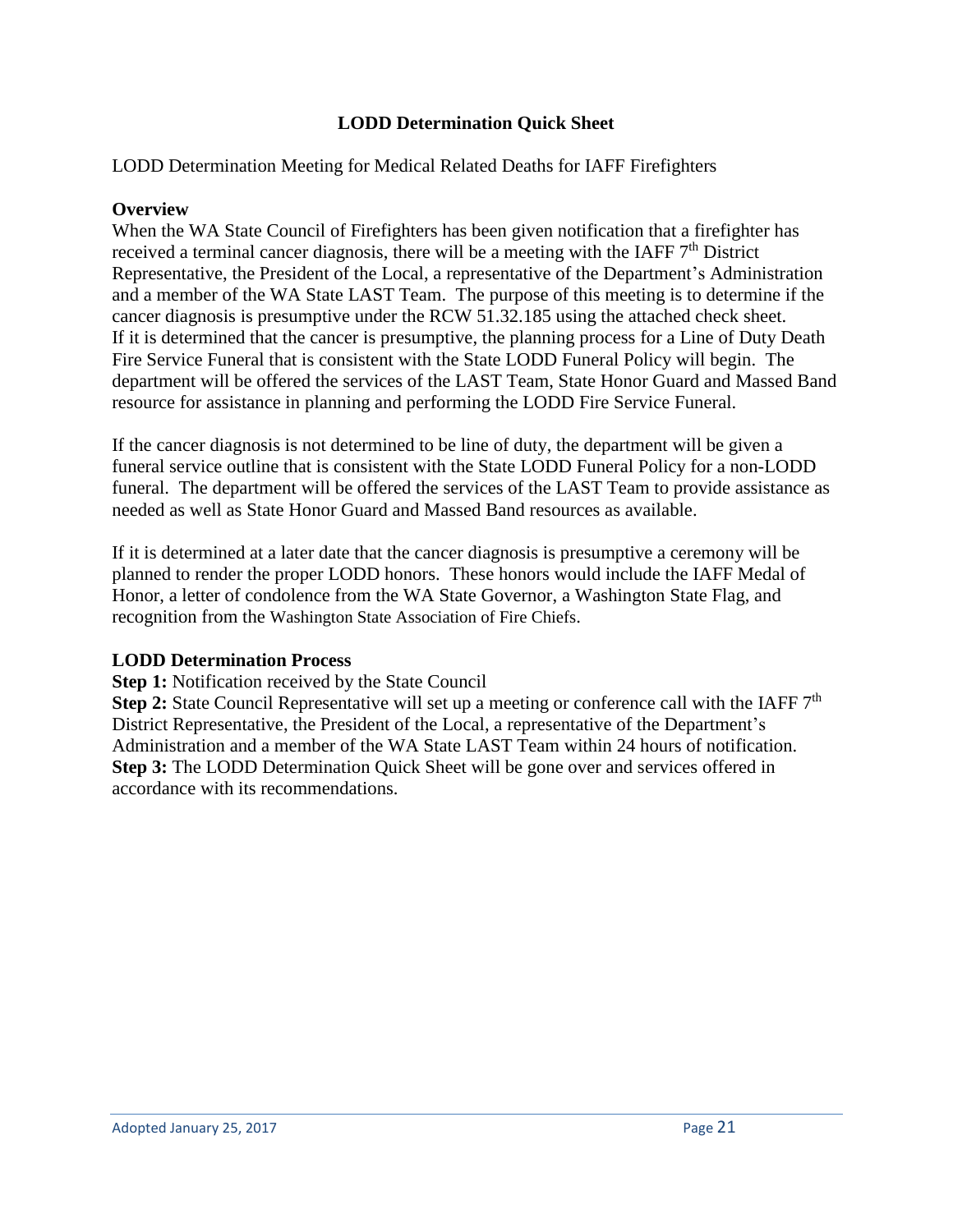## **LODD Determination Quick Sheet**

- Did the firefighter die on scene of a working incident?
- Did the firefighter die as a result of a cancer or other medical related issue?

## **RCW Determination Check List**

- Did the Firefighter die of a respiratory or heart problems within 72 hours of exposure to smoke, fumes, or toxic substances?
- Did the Firefighter die of respiratory or heart problems experienced within 24 hours of strenuous physical exertion due to firefighting activities? \_\_\_\_\_\_\_\_
- Is there any evidence of (may include, but is not limited to) the use of tobacco products, physical fitness and weight, lifestyle, hereditary factors, or exposure from other employment or non-employment activities? \_\_\_\_\_\_
- Did the Firefighter die after a diagnosis of the following infectious diseases?
	- o Human Immunodeficiency Virus/Acquired Immunodeficiency Syndrome
	- o Hepatitis
	- o Meningococcal Meningitis
	- o Mycobacterium Tuberculosis
- Did the Firefighter die after a diagnosis of one of the following cancers?
	- o Prostate Cancer diagnosed prior to the age of fifty
	- o Primary Brain Cancer
	- o Malignant Melanoma
	- o Leukemia
	- o Non-Hodgkin's Lymphoma
	- o Bladder Cancer
	- o Ureter Cancer
	- o Colorectal Cancer
	- o Multiple Myeloma
	- o Testicular Cancer
	- o Kidney Cancer
- Did this cancer develop or manifest itself after the firefighter had served at least ten years and was given a qualifying medical examination upon becoming a firefighter that showed no evidence of cancer? \_\_\_\_\_
- Retired Firefighter:
	- o When did the firefighter retire? \_\_\_\_\_
	- o Is this date within 60 months of the cancer diagnosis? \_\_\_\_\_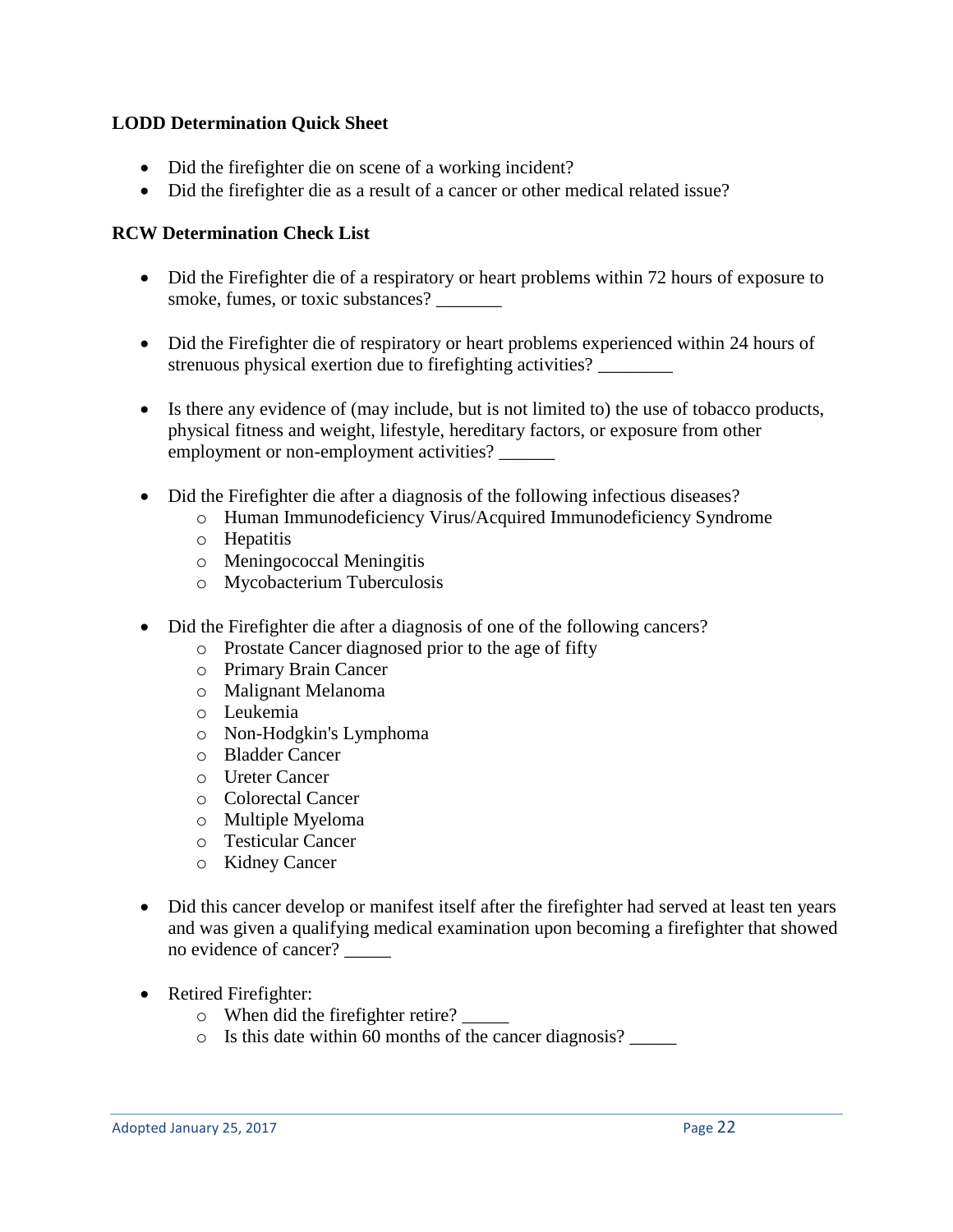## **RCW 51.32.185 Occupational diseases — Presumption of occupational disease for firefighters — Limitations — Exception — Rules.**

(1) In the case of firefighters as defined in  $RCW$   $41.26.030(4)$  (a), (b), and (c) who are covered under Title [51](http://apps.leg.wa.gov/rcw/default.aspx?cite=51) RCW and firefighters, including supervisors, employed on a full-time, fully compensated basis as a firefighter of a private sector employer's fire department that includes over fifty such firefighters, there shall exist a prima facie presumption that: (a) Respiratory disease; (b) any heart problems, experienced within seventy-two hours of exposure to smoke, fumes, or toxic substances, or experienced within twenty-four hours of strenuous physical exertion due to firefighting activities; (c) cancer; and (d) infectious diseases are occupational diseases under RCW [51.08.140.](http://apps.leg.wa.gov/rcw/default.aspx?cite=51.08.140) This presumption of occupational disease may be rebutted by a preponderance of the evidence. Such evidence may include, but is not limited to, use of tobacco products, physical fitness and weight, lifestyle, hereditary factors, and exposure from other employment or non-employment activities.

 (2) The presumptions established in subsection (1) of this section shall be extended to an applicable member following termination of service for a period of three calendar months for each year of requisite service, but may not extend more than sixty months following the last date of employment.

(3) The presumption established in subsection  $(1)(c)$  of this section shall only apply to any active or former firefighter who has cancer that develops or manifests itself after the firefighter has served at least ten years and who was given a qualifying medical examination upon becoming a firefighter that showed no evidence of cancer. The presumption within subsection (1)(c) of this section shall only apply to prostate cancer diagnosed prior to the age of fifty, primary brain cancer, malignant melanoma, leukemia, non-Hodgkin's lymphoma, bladder cancer, ureter cancer, colorectal cancer, multiple myeloma, testicular cancer, and kidney cancer.

(4) The presumption established in subsection  $(1)(d)$  of this section shall be extended to any firefighter who has contracted any of the following infectious diseases: Human immunodeficiency virus/acquired immunodeficiency syndrome, all strains of hepatitis, meningococcal meningitis, or mycobacterium tuberculosis.

 (5) Beginning July 1, 2003, this section does not apply to a firefighter who develops a heart or lung condition and who is a regular user of tobacco products or who has a history of tobacco use. The department, using existing medical research, shall define in rule the extent of tobacco use that shall exclude a firefighter from the provisions of this section.

 (6) For purposes of this section, "firefighting activities" means fire suppression, fire prevention, emergency medical services, rescue operations, hazardous materials response, aircraft rescue, and training and other assigned duties related to emergency response.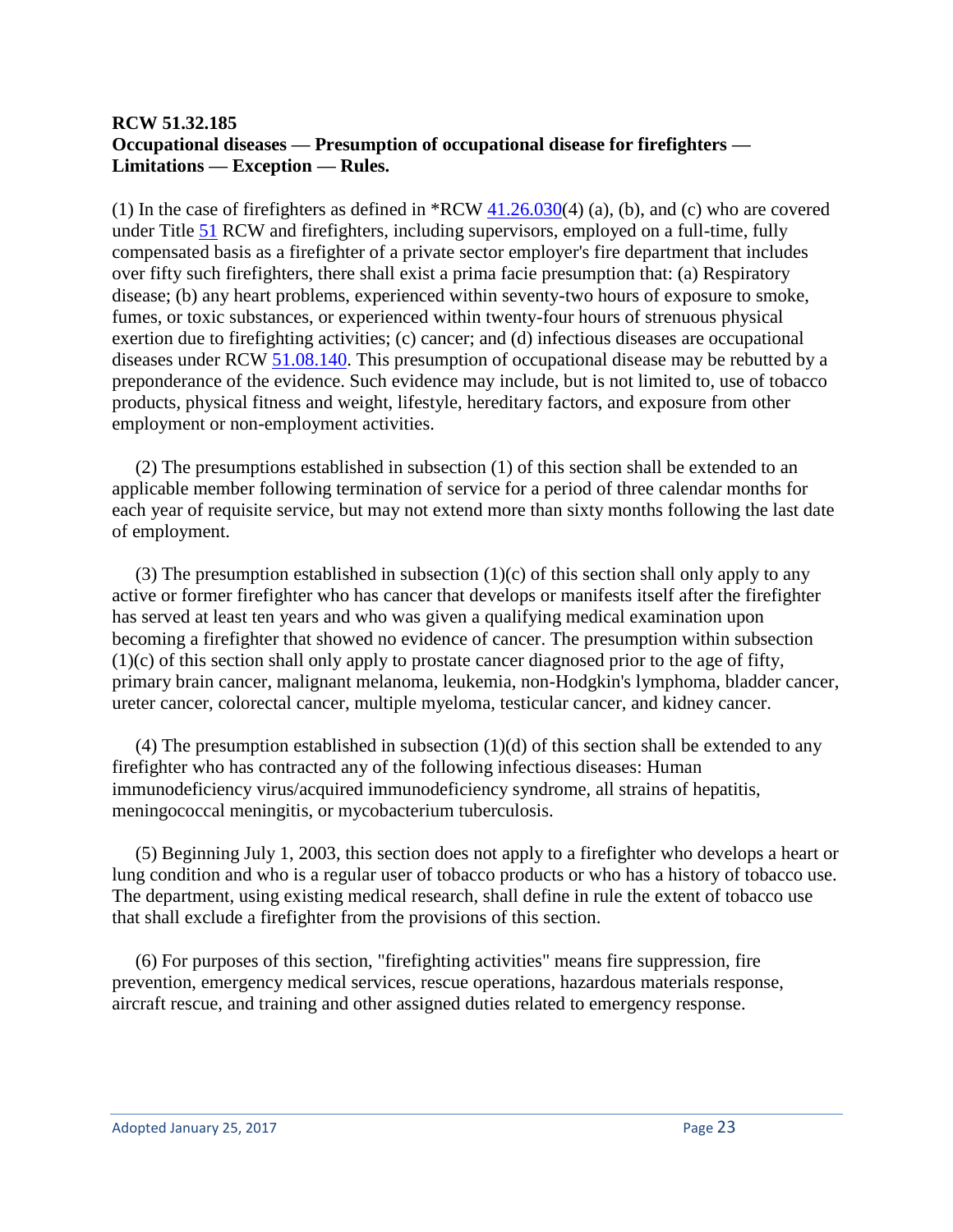(7)(a) When a determination involving the presumption established in this section is appealed to the board of industrial insurance appeals and the final decision allows the claim for benefits, the board of industrial insurance appeals shall order that all reasonable costs of the appeal, including attorney fees and witness fees, be paid to the firefighter or his or her beneficiary by the opposing party.

 (b) When a determination involving the presumption established in this section is appealed to any court and the final decision allows the claim for benefits, the court shall order that all reasonable costs of the appeal, including attorney fees and witness fees, be paid to the firefighter or his or her beneficiary by the opposing party.

 (c) When reasonable costs of the appeal must be paid by the department under this section in a state fund case, the costs shall be paid from the accident fund and charged to the costs of the claim.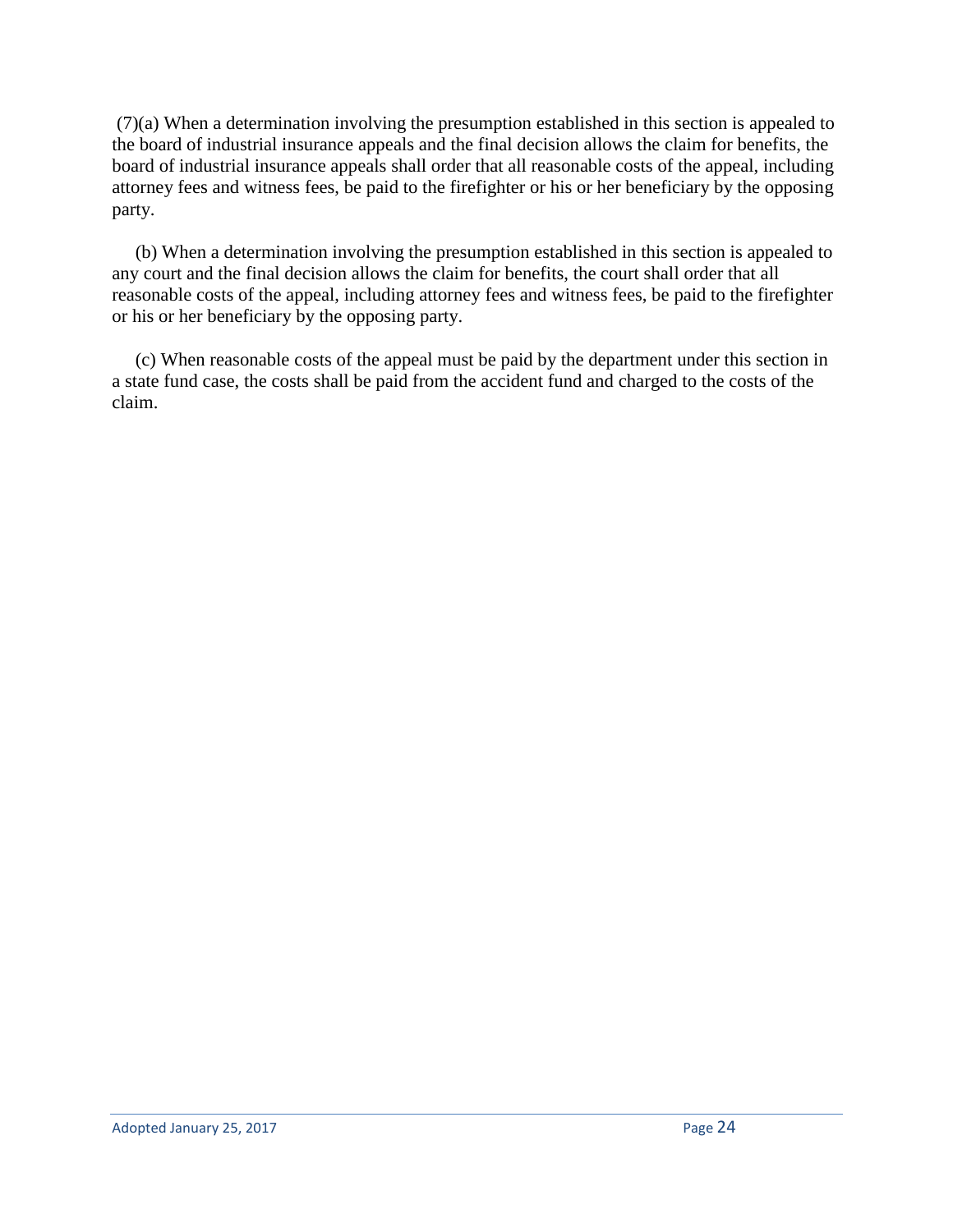#### **Protocols**

Upon completion of notifications, the Fire Chief will issue the Memorial Orders, comprised of flag protocol and badge shrouding instructions.

#### **Flag Display:**

The following shall guide display of flags:

American Flags at all City/Department facilities in compliance with local flag lowering policies may be lowered to half-staff from time of announcement until 24 hours after conclusion of the services.

Badges will be shrouded from time of announcement until 30 days after conclusion of services.

#### **Considerations:**

Flag display and badge shroud recommendations shall be for the specified time. According to US Flag Code, the American Flag can be ordered to half-staff by the President and/or the State Governor. The Governor's office has indicated that flag display is a local policy issue and will generally not order flags lowered across the State.

Flags are often lowered for longer duration in the locality where the LODD occurred and are lowered across the state only on the day of the services if directed by the Governor's Office. Memorial flags can be flown in place of lowering the American Flag at the local authority's direction.

#### **Dress Code:**

All uniformed members, including off duty attendees, are to wear Class "A" uniforms. Hats shall be worn while outdoors (except during prayers), and removed indoors. If a Class "A" uniform has not been issued the highest level of issued uniform shall be worn.

Exceptions: Honor Guard and Pallbearers/Body Bearers shall remain covered at all times.

#### **Hand Salute Protocol:**

In order to be consistent and uniformed, hand salutes will be rendered by uniformed personnel regardless of cover. Those in civilian attire will render a salute in the same manner by placing their hand over their heart.

The hand salute is a three-count movement. The command is "Present, Arms." On the command of execution ("Arms"), raise the right hand to the head dress. With the tip of the forefinger, touch the rim of the visor slightly to the right of the right eye. The fingers and thumb are extended and joined, palm down. The outer edge of the hand is barely canted downward so that neither the palm nor the back of the hand is visible from the front. The upper arm is horizontal, with the elbow inclined slightly forward and the hand and wrist straight.

Order arms from this salute in a three-count movement. The command is "Order, Arms." On the command of execution "Arms," return the hand to the side, resuming the position of attention.

When uncovered or when wearing a head dress without a visor, the hand salute is executed in the same manner as previously described, except the tip of the forefinger touches the forehead near the eyebrow and slightly to the right of the right eye.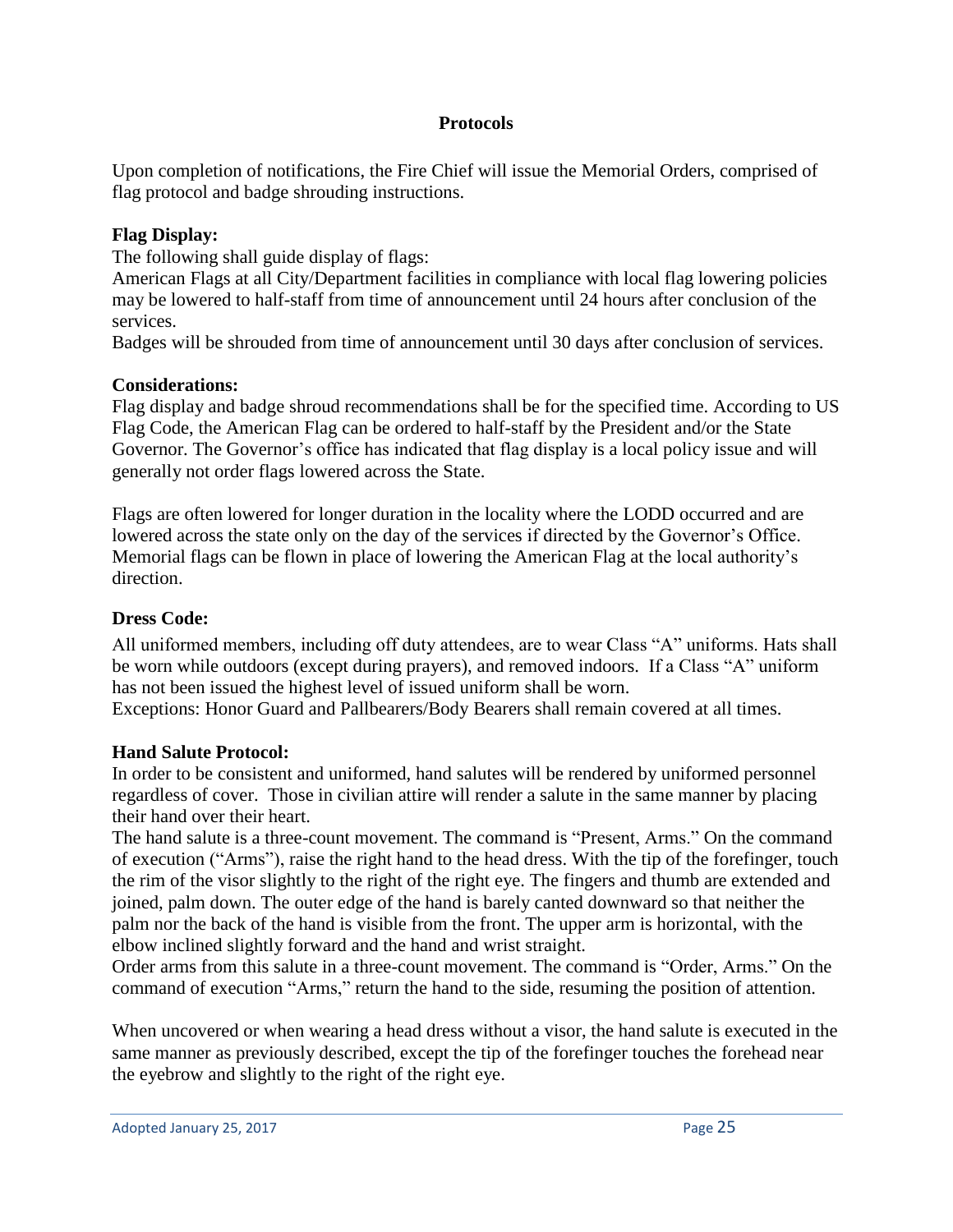# **Suggested Wording for Key Portions of the Service**

The following is suggested wording for different parts of the service. This wording can and should be modified to fit the service location and audience.

## **Pre-Service Protocol Instructions**

Thank you for coming today to help us honor the life of (Rank and Name). In today's service there will be a time of memories and stories about (Name) and there will be a time when we will be honoring (Name) service to the (Department) and to the citizens of not only the (Name of City or Area) community, but so many other agencies and lives that (Name) had his finger prints on.

There will be times today when we will ask you to stand and you will hear the honor guard give the command for "All uniformed personnel to Present Arms." If you are in uniform, we ask that you would give a 3 second up salute and hold it until you hear the command to "Order Arms".

If you hear the command for the "Honor Guard to Present Arms", only the honor guard will be rendering a salute at that time.

For those of you here today not in uniform we would like to ask you to join us in rendering honors to (Name) by placing your hand over your heart when you hear the command for "All Uniformed Personnel, Present Arms."

Again, thank you for joining with us today as we honor (Name) life. Will you please stand for the (Presentation of the Colors) or (The entrance of the Family)?

# **Flag Presentation**

(Name of person receiving Flag), on behalf of the Fire Department and the citizens of the \_\_\_\_\_\_\_\_ community I present you this flag in honor of your (relationship) \_\_\_\_ years of service as firefighter. I want you to know that we miss (name) and that he/she will forever be in our hearts and that we will not forget the bravery and the courage he showed through his/her entire career. Please accept this flag and know that it represents the selfless devotion in which (name) served.

Presenter will stand and Salute Flag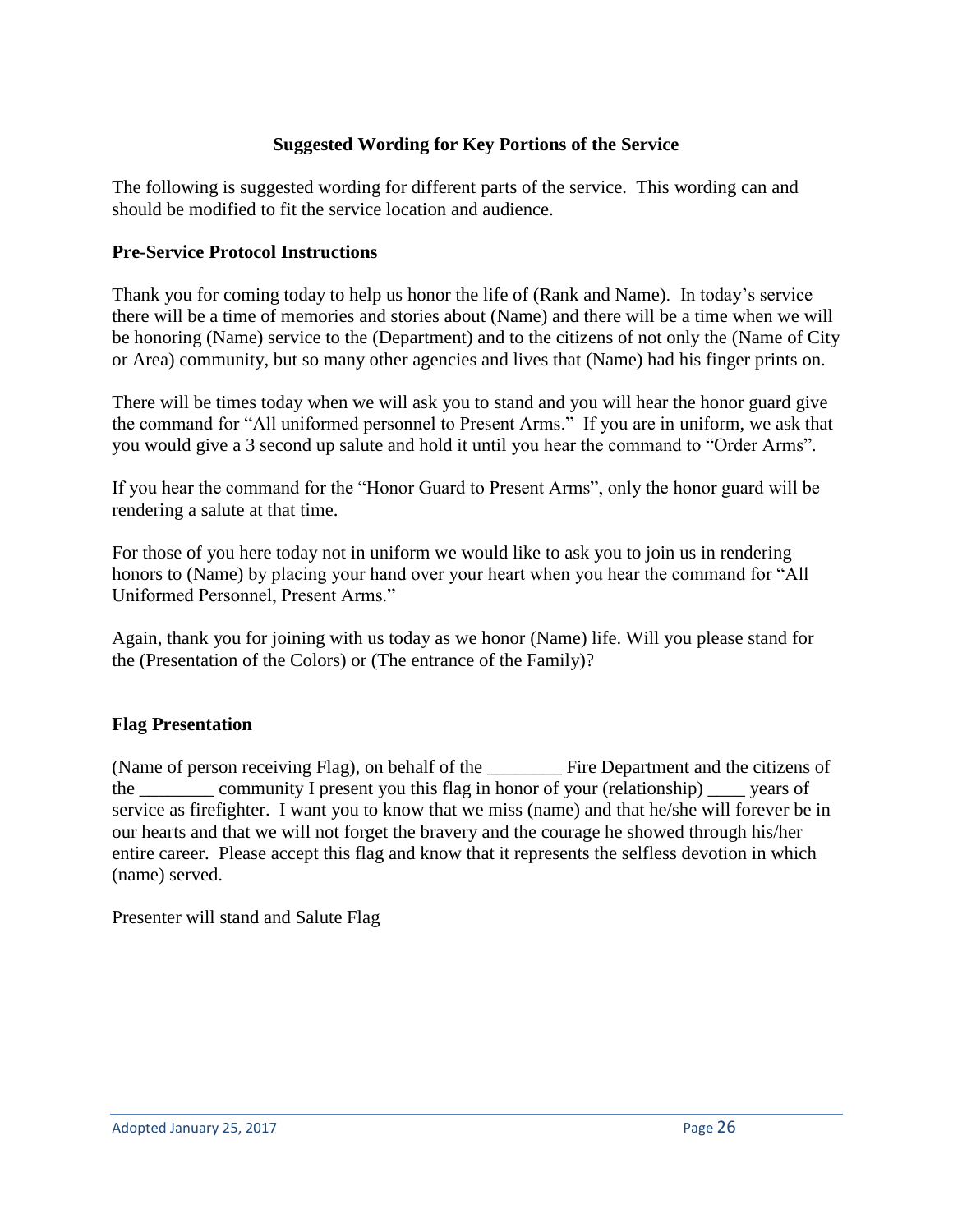#### **Honors Introduction**

To be used to introduce the Honors portion of the service.

It's been said that the fire service is a family, and it's true in so many ways. We stand together through thick and thin, always ready to help each other and it doesn't matter who you work for. A firefighter can go into any fire house across the country and is immediately accepted, not as a friend or a guest, but as a brother or a sister.

Today we mourn the loss of a brother. (Rank and Name) served his department with distinction, he took pride in his profession and he worked hard.

Today is a time for that the brotherhood of firefighters to come together, to honor and remember, and to stand together.

As firefighters, every day we face dangers on many fronts, we are strong, brave, some would say even fearless. Rarely, if ever, will anyone see our tears.

But today is different, today we share an emptiness because of (Name's) death. Today many of us don't feel strong or brave. And today is a day that it's ok to grieve the loss of a brother and we let others see our tears.

As firefighters experience death in our communities, on the 911 calls that we respond to and we have learned to cope with what we see. But dealing with (Name) death is different, it's personal, death has come to one of us and so today we have put on our finest, we have polished and shined our apparatus, we have formed a Cordon of Honor and placed emblems of memorial on the stage. You see, this is how we cope with losing a loved one, a brother we fought fires with, answer aid calls at all hours of the night day with. A brother we laughed with and cried with.

And so today we honor (Department Name) (Rank and Name).

These honors today will include a presentation of the American Flag that has been carefully folded. It is given to (Name) family in honor of his service to the fire service. The bell will sound the Last Alarm and Amazing Grace will be played and with that we will have rendered the honors that (Rank and Name) deserves for his life of service.

Will the Honor Detail please come forward?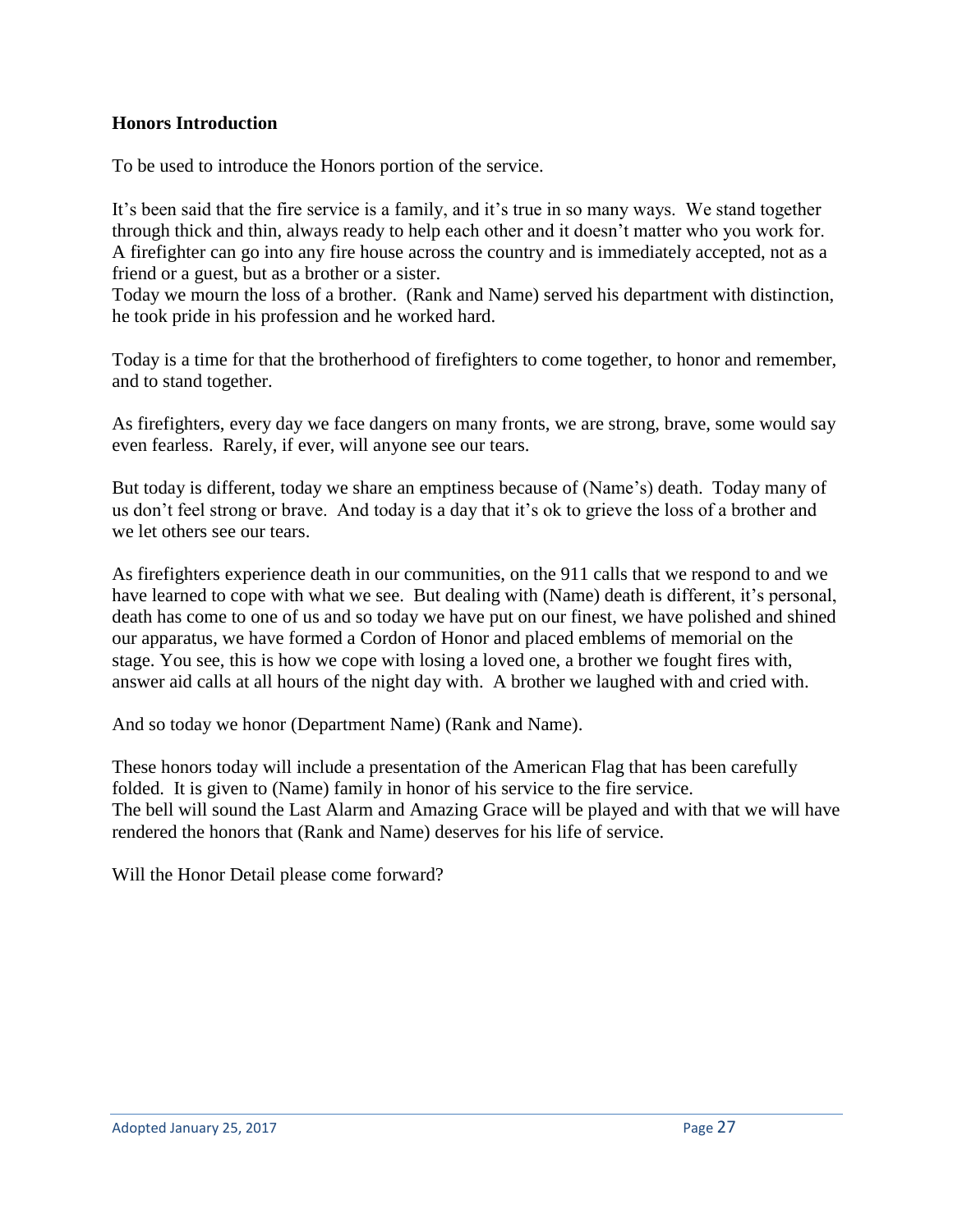#### **Bell Ceremony**

The fire service of today is ever changing, but yet is steeped in traditions 200 years old. One such tradition is the sounding of the bell.

In the past, as firefighters began their tour of duty, it was the bell that signaled the beginning of that day's shift. Through the day and night, each alarm was sounded by a bell, it summoned these brave souls to fight fires and save lives often times placing their own lives in jeopardy for the good of their fellow man. When the fire was out and the alarm had come to an end, it was the bell that signaled to all, the completion of that call.

When a firefighter died, it was the mournful toll of the bell that solemnly announced that passing.

We utilize these traditions as symbols which reflect honor and respect on those who have given so much and who have served so well. To symbolize the devotion that these brave souls had for their duty – a special signal of 21 bells, three rings, seven times each, represents the end of our fellow firefighter's duties, and that they would be returning to quarters, out of service.

And so, to (Rank and Name), who has selflessly devoted his life for the good of his fellow man.

His task completed, his duties well done. To our brother, his last alarm, he's going home.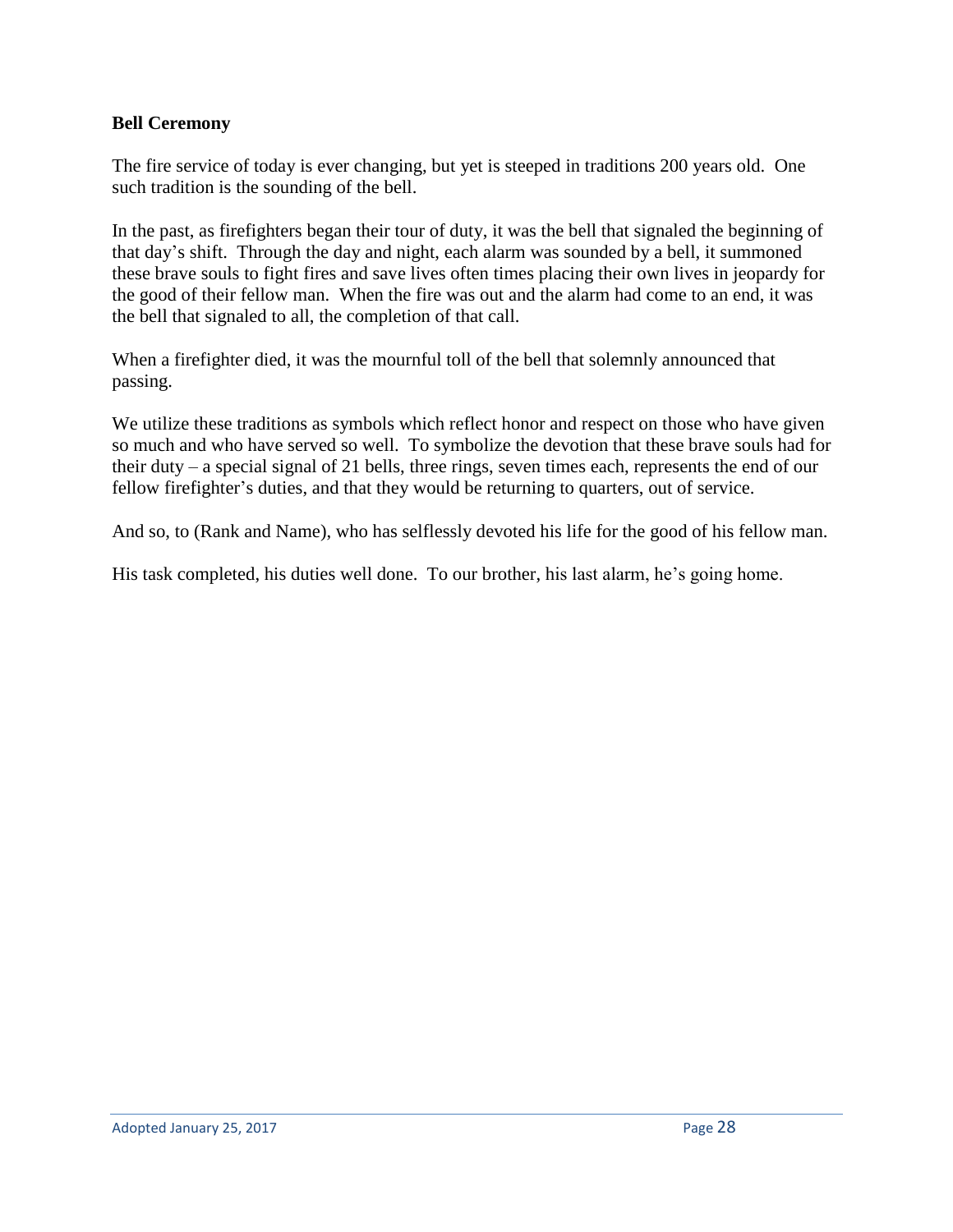#### **Last Alarm Radio Call**

## **Suggested Wording for the Last Alarm Radio Call**

\*This radio call can be adapted and changed any way the department deems necessary to fit the situation.

\*\*It is highly recommended that the dispatch center pre-records the radio transition to be played at the service and that it is not dispatched live over the air. There are a lot of opportunities for error when being transmitted live.

#### **Suggested Word without Tones**

"(Rank and Last Name)…"

"(Rank and First and Last Name)…"

"(Department, Rank, First and Last Name)…"

"(Department, Rank, First and Last Name), no response…"

"(Rank and Last Name) started his/her fire service career with the \_\_\_\_ Fire Department in \_\_\_\_\_\_. (Rank and Last Name) started with the \_\_\_\_\_\_\_ Fire Department on \_\_\_\_\_ and was appointed to the position of \_\_\_\_\_\_\_\_\_\_ on \_\_\_\_. On (Date of Death) (Rank and Last Name) died (while on duty – or – in the line of duty). The Fire Department would like to thank (Rank and Last Name) for year's faithful service to the citizens of \_\_\_\_\_\_\_\_ and to the Fire Department. (Rank and Last Name) you will be missed and will forever be in our hearts.

(Department, Rank, First and Last Name) is now Out of Service, never forgotten,"

#### **Suggested Word with Tones**

Tones Played

"It is with heavy hearts that the \_\_\_\_\_\_\_ Fire Department says a final good bye to (Rank, First and Last Name). (Rank and Last Name) served the \_\_\_\_\_\_\_ Fire Department with pride and dedication for wears. His/Her commitment to the citizens of will never be forgotten. It has been said that a firefighter never dies, they just burn in the hearts of those they saved. (Rank and Name) will live forever in our hearts and will always be a part of who we are.

(Department, Rank, First and Last Name) is now out of service, never forgotten."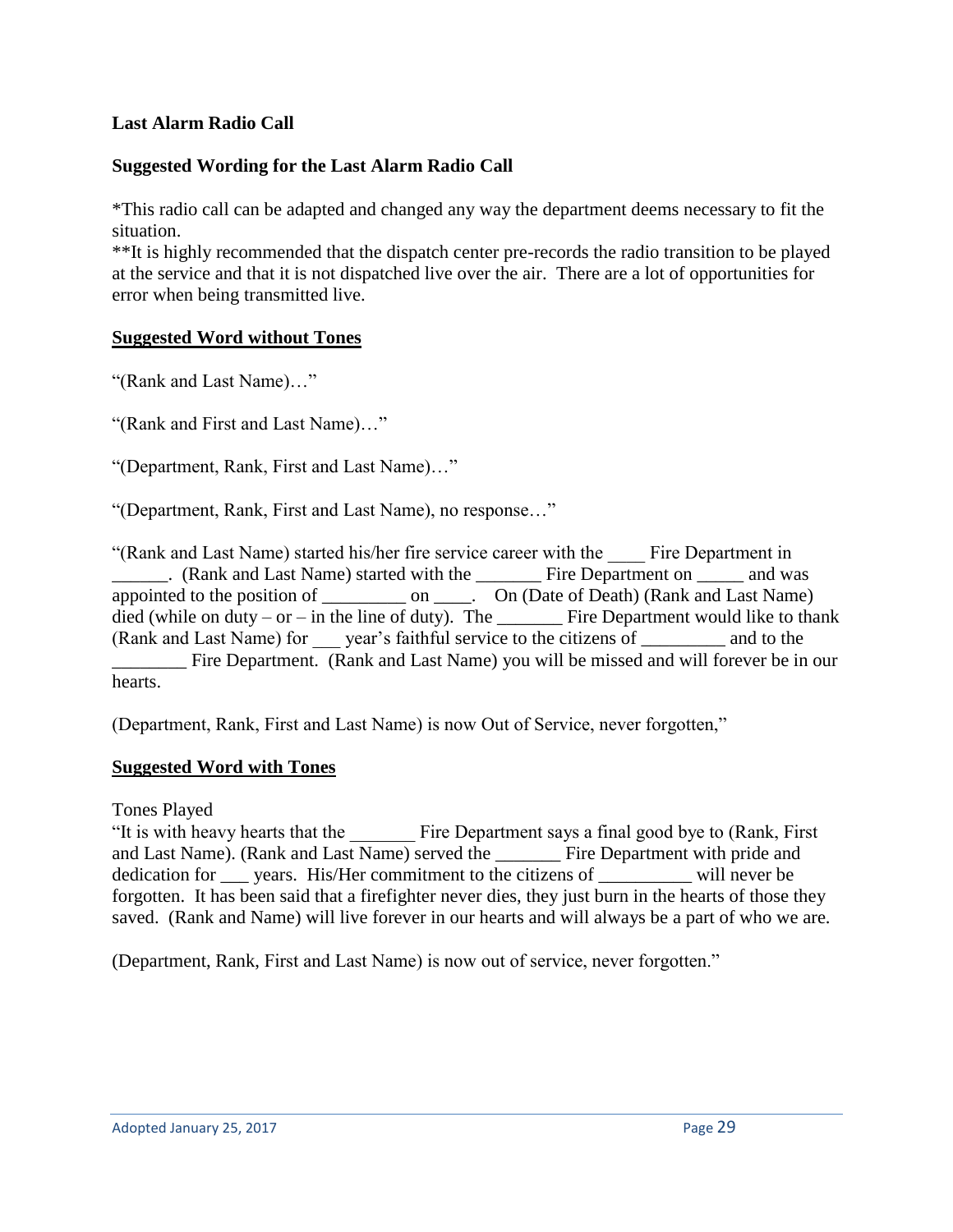## **Firefighter's Prayer**

#### - Author Unknown

When I am called to duty, God, wherever flames may rage, give me strength to save a life, whatever be its age. Help me embrace a little child before it is too late, or save an older person from the horror of that fate. Enable me to be alert, and hear the weakest shout, quickly and efficiently to put the fire out. I want to fill my calling, to give the best in me, to guard my friend and neighbor, and protect his property. And if according to Your will I must answer death's call, bless with your protecting hand, my family one and all.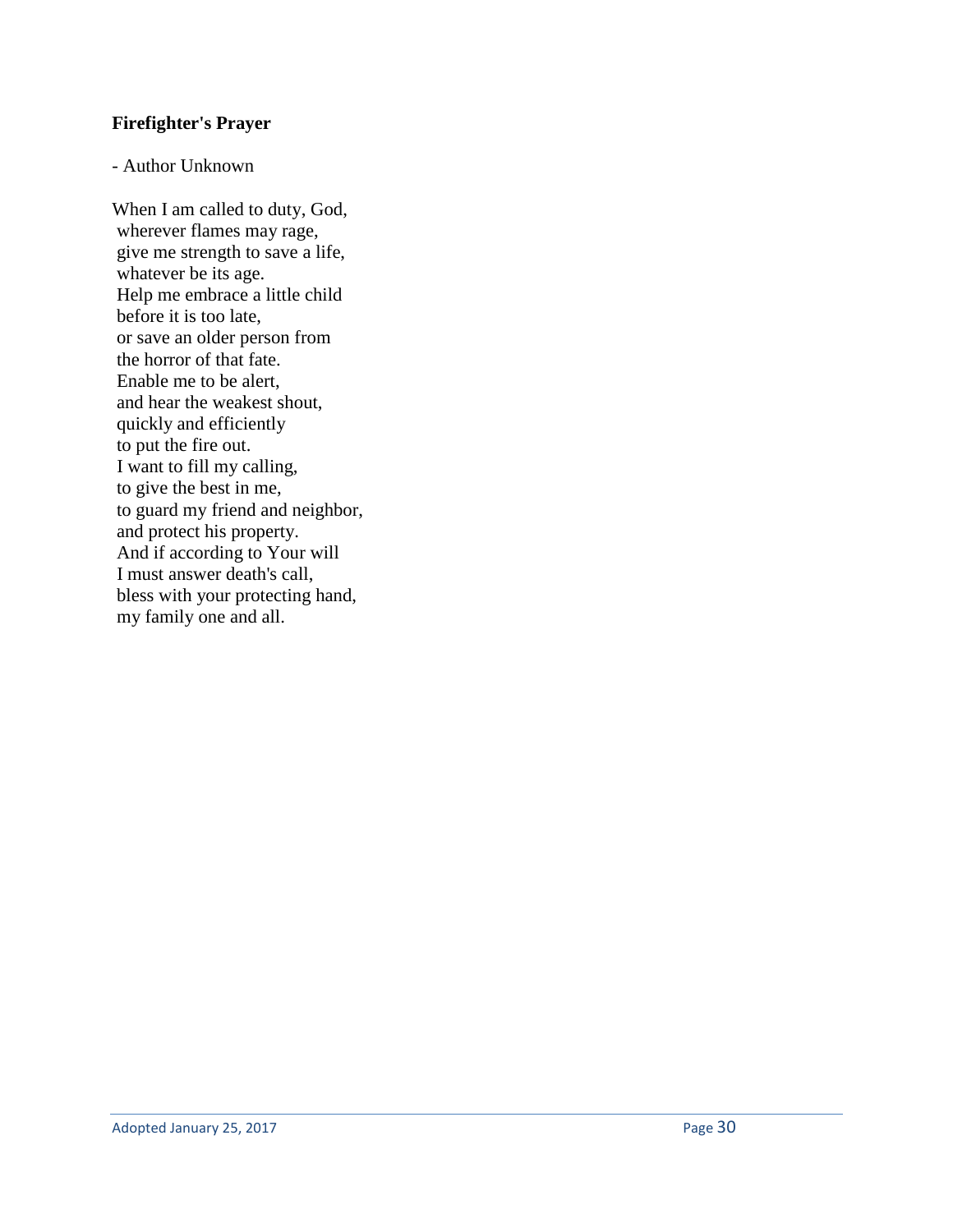## **Chief's "Need to Do" Basic Check List**

- Family Notification
- **Department Notification**
- Legal Notifications (Time Sensitive)
	- State Fire Marshal
	- WSCFF (State Council) or Board for Volunteers
	- Washington State Association of Fire Chiefs
	- L&I
	- City/County Officials
- Assemble Command Staff (with IAFF Local Rep)
	- Agree to check egos and issues at the door
	- Craft a common message so everyone is giving out the same information
- Set up a meeting with LAST (and IAFF Local Rep)
	- Pat Ellis 206-372-2663/Pat Pawlak 206-949-3039
	- Discus Needs and Resources
	- Assign Funeral Incident Commander
	- Communicate this information to Department
- Assign Liaisons and Coordinators
	- Family Liaison
	- Department Liaison
	- Community Liaison
	- **EXECUTE:** Investigation Liaison
	- Benefits Coordinator
		- Local/State/Federal
- Secure Personal Property
	- Not cleaning out the locker
- $\blacksquare$  Set-up Debriefings
	- Crew/Incident
		- Intimate Personal Sharing (inward)
	- Department
		- $\blacksquare$  Information Sharing (outward)
- Establish Planning Timetable
	- **I**st Meeting Date, Time, and Location
- Communicate
	- Debriefing Times and Locations
	- That a planning team is being assembled
- Put Press Release Together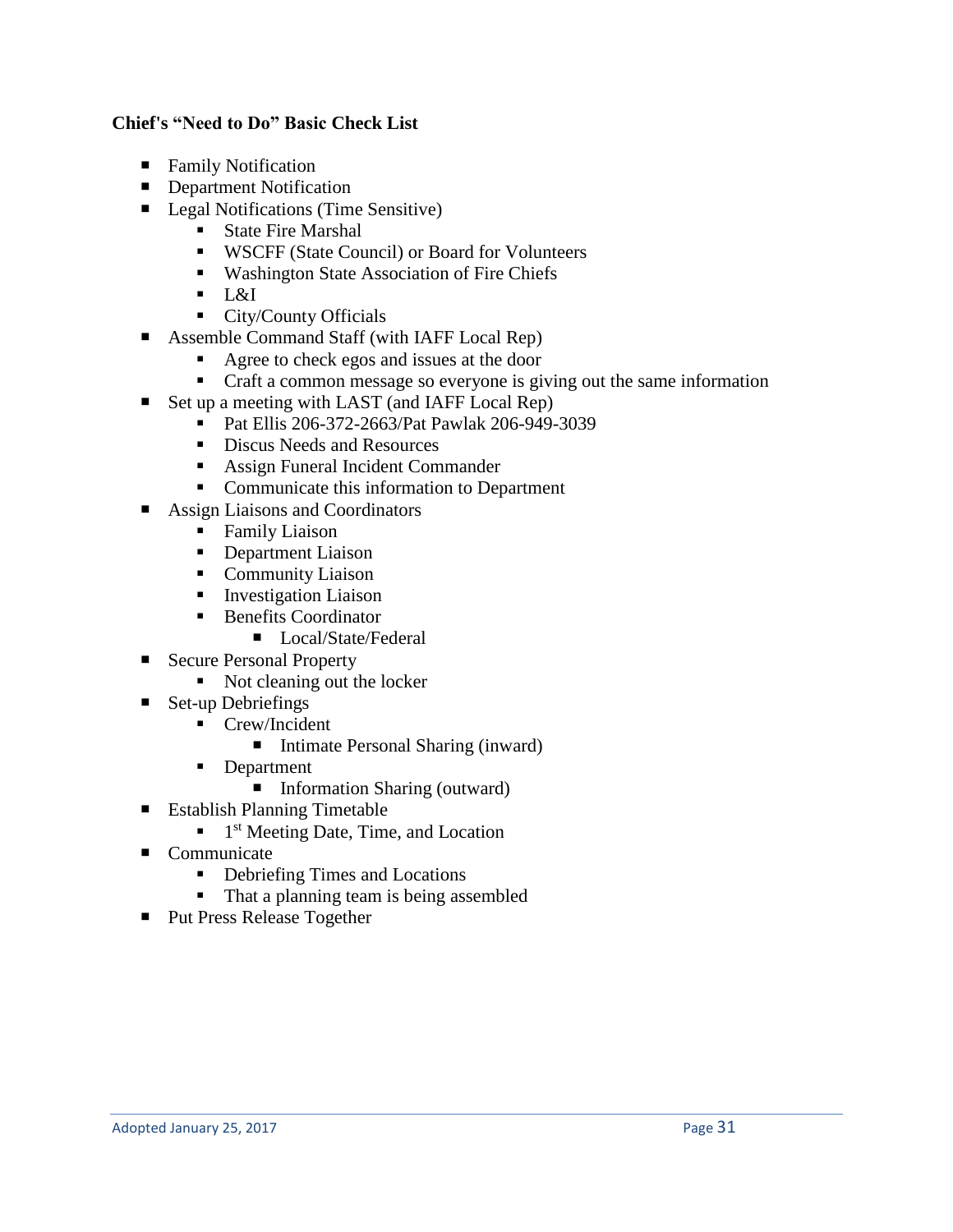## **LODD Resources**

#### **Washington State Fallen Firefighters Foundation**

1069 Adams St SE Olympia, WA. 98501 Chaplain Pat Ellis [pellis@pugetsoundfire.org](mailto:pellis@pugetsoundfire.org) [info@wsfff.org](mailto:info@wsfff.org) 253-856-5826/206-372-2663

#### **Lighthouse Uniform Company**

Bereavement Uniform Program 532 15<sup>th</sup> Ave W Seattle, WA 98119 800-426-5225 206-282-5600

#### **Wilbert Funeral Services, Inc.**

Wilbert Burial Vault Program 2913 Gardner Rd Broadview, IL 60155 800-323-7188 <http://www.wilbert.com/commemorating-first-responders/about-the-program/>